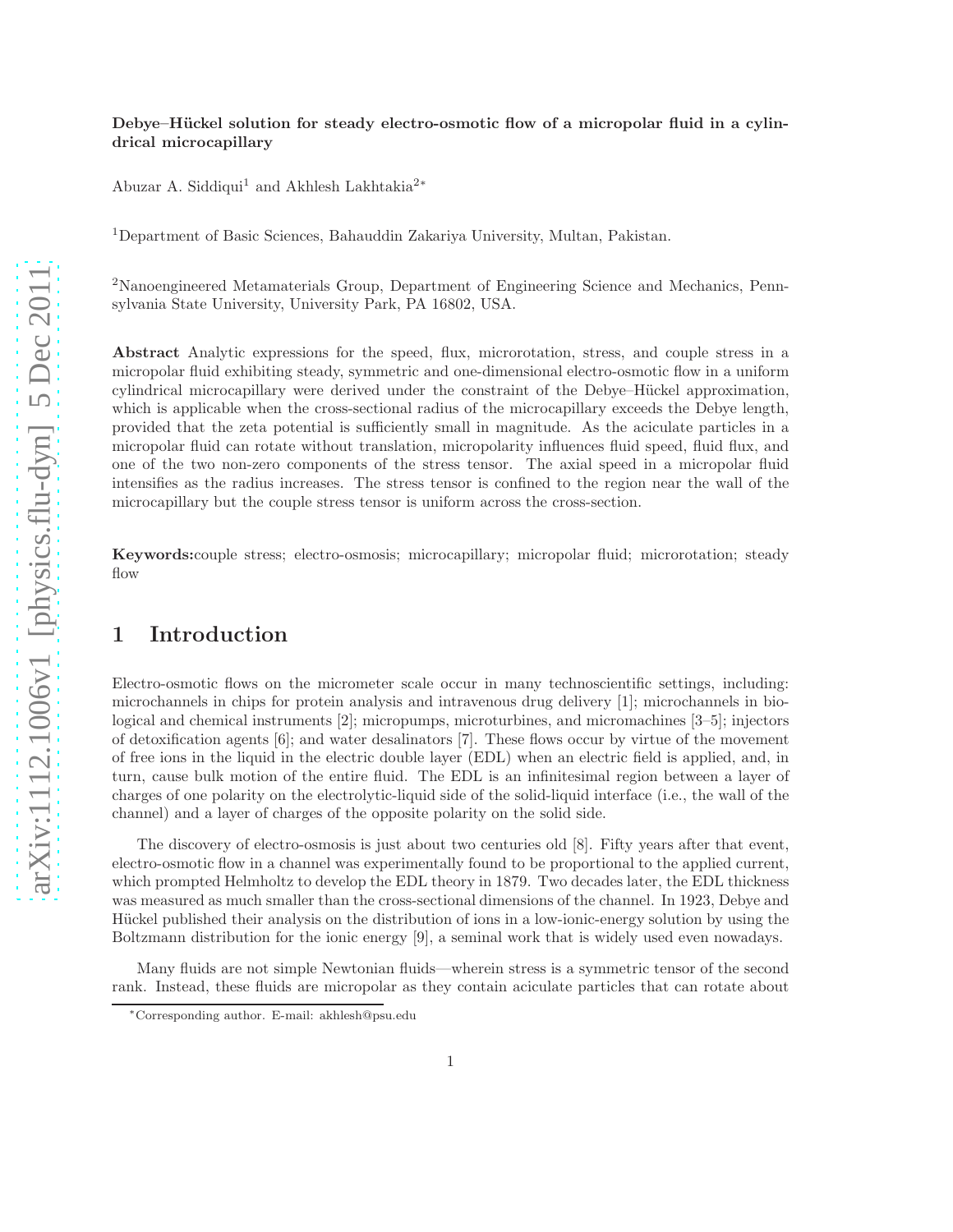axes passing through their centroids [10, 11]. Therefore, not only is stress asymmetric in micropolar fluids but they also sustain body couples.

Micropolar fluids are exemplified by colloidal suspensions, liquid crystals, and epoxies [12]. Blood too is micropolar [13, 14], along with other body fluids containing particulate materials. As body fluids are subjected to electric fields in labs-on-a-chip [15], electro-osmotic flows of micropolar fluids in microchannels [16, 17] are of emerging technoscientific importance in nanomedicine [18, 19].

Our present interest lies in the spatial characteristics of fluid speed, stress, microrotation, and couple stress in a micropolar fluid flowing steadily in a microcapillary of circular cross-section with a cross-sectional radius exceeding the Debye length. With the assumption that zeta potential due to the EDL is sufficiently small, the Debye–Hückel approximation can be applied to obtain analytical results. Analysis of these results would clearly show how the micropolarity influences fluid flow.

This paper is organized as follows: The formulation of the relevant boundary–value problem is presented in Sec. 2, while Sec. 3 contains the description of analytical solution of the problem based on the Debye–Hückel approximation. Section 4 contains numerical illustrations of the obtained analytical results and discussions thereon. The main conclusions are summarized in Sec. 5.

## 2 Basic Analysis

In a micropolar fluid, the stress tensor  $\underline{\sigma}'$  is defined as a function of position r' as

$$
\underline{\underline{\sigma}}'(\mathbf{r}') = -p'(\mathbf{r}') \underline{\underline{I}} + \lambda \underline{\underline{I}} \nabla' \cdot \mathbf{V}'(\mathbf{r}') + (\mu + \chi/2) \left\{ \nabla' \mathbf{V}'(\mathbf{r}') + \left[ \nabla' \mathbf{V}'(\mathbf{r}') \right]^T \right\} - (\chi/2) \underline{\underline{I}} \times \left[ \nabla' \times \mathbf{V}'(\mathbf{r}') \right] + \chi \underline{\underline{I}} \times \mathbf{v}'(\mathbf{r}'),
$$
(1)

and the couple stress tensor  $m'$  as

$$
\underline{m}'(\mathbf{r}') = \alpha \underline{I} \nabla' \cdot \mathbf{v}'(\mathbf{r}') + \beta \nabla' \mathbf{v}'(\mathbf{r}') + \gamma \left[ \nabla' \mathbf{v}'(\mathbf{r}') \right]^T . \tag{2}
$$

Here,  $\underline{I} = \nabla' \mathbf{r}'$  is the idempotent; p' is the hydrostatic pressure; V' and v', respectively, are the fluid velocity and the microrotation;  $\alpha$ ,  $\beta$ , and  $\gamma$  are the three spin-gradient viscosity coefficients; and  $\mu$ and  $\chi$ , respectively, are the Newtonian shear viscosity coefficient and the vortex viscosity coefficient related by the inequality  $2\mu + \chi \ge 0$ , where  $\chi \ge 0$  [12, p. 14]. The parameters  $\mathbf{v}'$ ,  $\chi$ ,  $\alpha$ ,  $\beta$ , and  $\gamma$  are null-valued in a simple Newtonian fluid. The superscript T denotes the transpose.

We examine here the steady flow of a micropolar fluid in an infinitely extended microcapillary of cross-sectional radius  $R$ , such that its axis coincides with the  $z'$  axis of the cylindrical polar coordinate system  $\mathbf{r}' \equiv (\rho', \theta', z')$ . The study is undertaken under the following assumptions: (i) the zeta potential is uniform in the microcapillary; (ii) the surface of the microcapillary is perfectly insulated and impermeable; (iii) the applied electric field is spatiotemporally uniform electric field and aligned parallel to the axis of the microcapillary; (iv) the fluid is ionized, incompressible, and viscous; (v) the flow is fully developed, steady, laminar, axial, and radially symmetric; (vi) the effect of gravity is negligible; (vii) neither a body couple nor a pressure gradient is present; (viii) the Joule heating effects are small enough to be ignored; and (ix) R is much greater than the Debye length  $\lambda_D$ .

Under these conditions, our starting point comprises the following three equations of micropolar-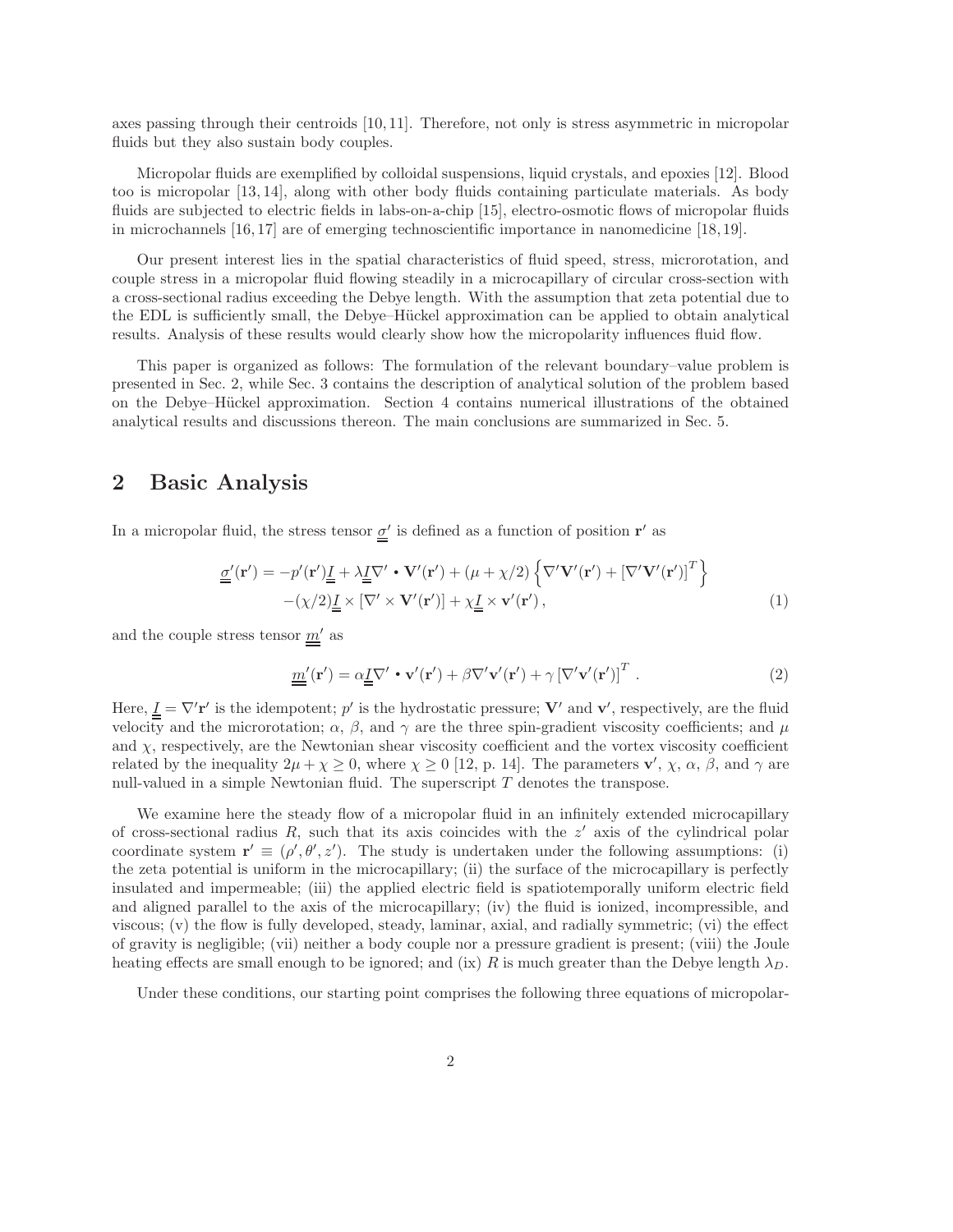fluid flow [12]:

$$
\nabla' \cdot \mathbf{V}'(\mathbf{r}') = 0, \tag{3}
$$

$$
\nabla' \cdot \underline{\underline{\sigma}}'(\mathbf{r}') + \rho'_e(\mathbf{r}') \mathbf{E}'_{app} = \rho_m [\mathbf{V}'(\mathbf{r}') \cdot \nabla'] \mathbf{V}'(\mathbf{r}'), \tag{4}
$$

$$
\nabla' \cdot \underline{\underline{m}}'(\mathbf{r}') + \underline{\underline{I}} \times \underline{\underline{\sigma}}'(\mathbf{r}') = \rho_{m} j_{o} [\mathbf{V}'(\mathbf{r}') \cdot \nabla'] \mathbf{v}'(\mathbf{r}'). \qquad (5)
$$

Introducing Eqs. (1) and (2) in these three equations, we get

$$
\nabla' \cdot \mathbf{V}'(\mathbf{r}') = 0, \qquad (6)
$$

$$
-(\mu + \chi)\nabla' \times [\nabla' \times \mathbf{V}'(\mathbf{r}')] + \chi \nabla' \times \mathbf{v}'(\mathbf{r}') + \rho'_e(\mathbf{r}') \mathbf{E}'_{app}
$$
  
=  $\rho_m[\mathbf{V}'(\mathbf{r}') \cdot \nabla']\mathbf{V}'(\mathbf{r}'),$  (7)

$$
(\alpha + \beta + \gamma)\nabla' [\nabla' \cdot \mathbf{v}'(\mathbf{r}')] - \gamma \nabla' \times [\nabla' \times \mathbf{v}'(\mathbf{r}')] - 2\chi \mathbf{v}'(\mathbf{r}')+ \chi \nabla' \times \mathbf{V}'(\mathbf{r}') = \rho_{m} j_{o} [\mathbf{V}'(\mathbf{r}') \cdot \nabla'] \mathbf{v}'(\mathbf{r}').
$$
\n(8)

Here,  $\mathbf{E}'_{app}$  is the applied electric field, whereas  $\rho_m$  and  $j_o$ , respectively, are the mass density and the microinertia. The microinertia is null-valued in a simple Newtonian fluid.

In the absence of a significant convective or electrophoretic disturbance to the EDL, the charge density  $\rho'_e(\mathbf{r}')$  is described by a Boltzmann distribution, and takes the following form for a symmetric, dilute, and univalent electrolyte [20]:

$$
\rho'_e(\mathbf{r}') = -2z_0 en_o \sinh [z_0 e \psi'(\mathbf{r}')/k_B T]. \tag{9}
$$

Here,  $z<sub>o</sub>$  is the absolute value of the ionic valence,  $\psi'$  is the electric potential, e is the charge of an electron,  $n_o$  is the number density of ions in the fluid far away from any charged surface,  $k_B$  is the Boltzmann constant, and T is the temperature. With  $\epsilon$  denoting the static permittivity of the fluid, the charge density and the electric potential are also related by the Gauss law

$$
\nabla'^2 \psi'(\mathbf{r}') = -\rho'_e(\mathbf{r}')/\epsilon \, ; \tag{10}
$$

thus,

$$
\nabla'^{2} \psi'(\mathbf{r}') = (2z_{o}en_{o}/\epsilon)\sinh[z_{o}e\psi'(\mathbf{r}')/k_{B}T] . \qquad (11)
$$

The Debye length  $\lambda_D = (z_0 e)^{-1} (6k_B T/2n_0)^{1/2}$  is assumed in this paper to be much smaller than the cross-sectional radius R. Furthermore, we set  $\mathbf{E}'_{app} = \hat{\mathbf{z}}' E_o$  as the applied electric field.

Before proceeding, let us define the non-dimensionalized quantities

$$
\mathbf{r} = \mathbf{r}'/R, \qquad \mathbf{V} = \mathbf{V}'/U, \qquad \mathbf{v} = (R/U)\mathbf{v}'
$$
\n
$$
\underline{\underline{\underline{\sigma}}} = (R/U)(\mu + \chi)^{-1}\underline{\underline{\underline{\sigma}}}', \qquad \underline{\underline{m}} = (R^2/\gamma U)\underline{\underline{m}'}
$$
\n
$$
\psi = \psi'/\psi_o, \qquad \rho_e = (R^2/\epsilon\psi_o)\rho'_e \qquad (12)
$$

Here,  $\mathbf{r} \equiv (\rho, \theta, z)$  with  $\rho = \rho'/R$ ,  $\theta = \theta'$ , and  $z = z'/R$ ;

$$
U = -\frac{\epsilon \psi_o E_o}{\mu + \chi} \tag{13}
$$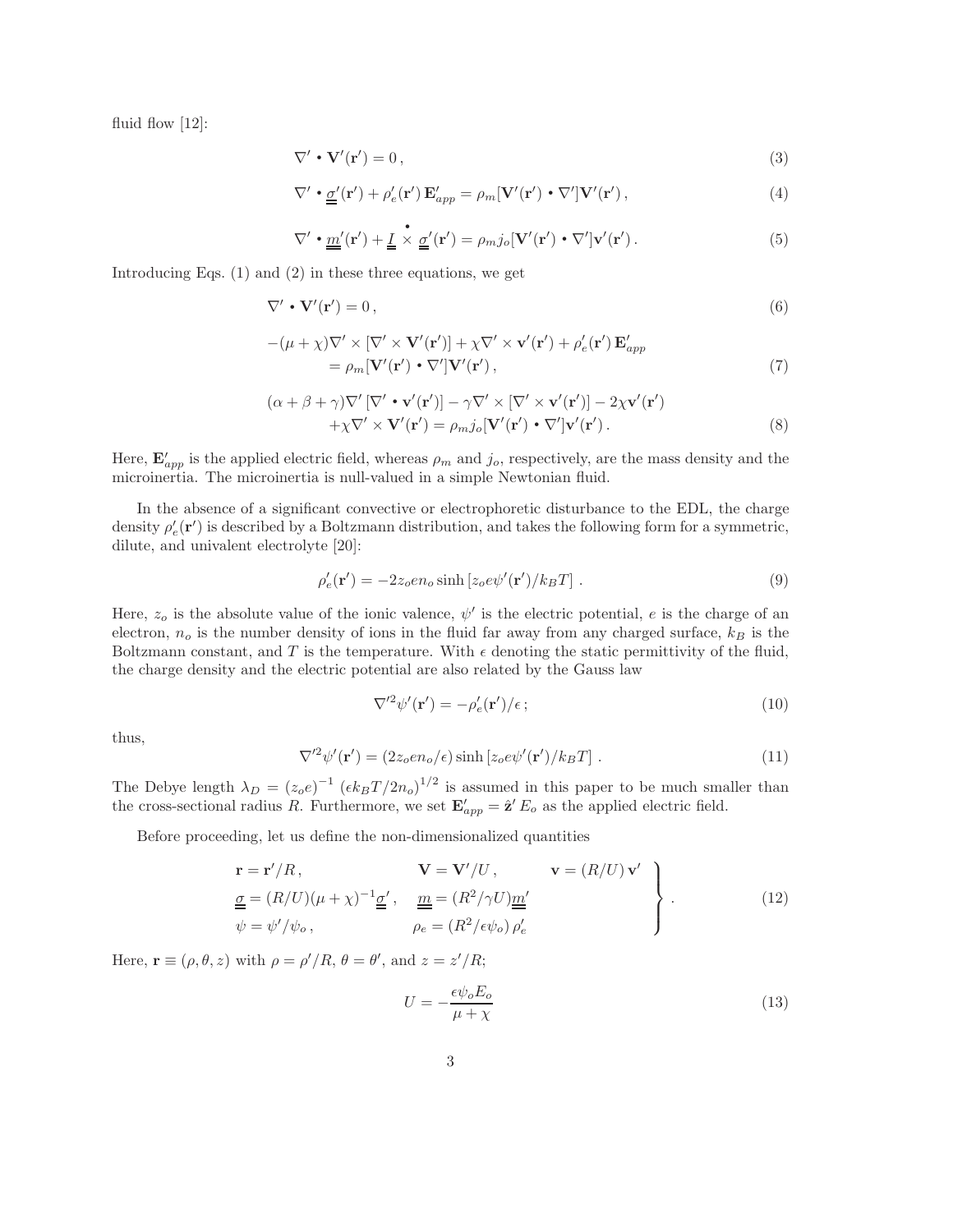is a characteristic speed [16]; and  $\psi_o$  is called the zeta potential [20] which is assumed to be temporally constant and spatially uniform at the wall  $\rho = 1$  of the microcapillary. With these quantities, Eqs.(6)– (8) and (11), respectively, simplify to

$$
\nabla \cdot \mathbf{V}(\mathbf{r}) = 0, \tag{14}
$$

$$
-\nabla \times \left[\nabla \times {\bf V}({\bf r})\right] + k_1 \nabla \times {\bf v}({\bf r}) - \rho_e\left({\bf r}\right) \hat{\bf z}'
$$

$$
=R_e[\mathbf{V}(\mathbf{r}) \cdot \nabla] \mathbf{V}(\mathbf{r}),\tag{15}
$$

$$
-\nabla \times [\nabla \times \mathbf{v}(\mathbf{r})] - 2k_2 \mathbf{v}(\mathbf{r}) + k_3 \nabla [\nabla \cdot \mathbf{v}(\mathbf{r})] + k_2 \nabla \times \mathbf{V}(\mathbf{r})
$$
  
=  $R_o[\mathbf{V}(\mathbf{r}) \cdot \nabla] \mathbf{v}(\mathbf{r}),$  (16)

$$
\nabla^2 \psi(\mathbf{r}) = (m_o^2/\alpha_o) \sinh\left[\alpha_o \psi(\mathbf{r})\right],\tag{17}
$$

where

$$
k_1 = \frac{\chi}{\mu + \chi}, \qquad k_2 = \frac{\chi R^2}{\gamma}, \qquad k_3 = \frac{\alpha + \beta + \gamma}{\gamma}
$$
  
\n
$$
R_e = \frac{\rho_m U R}{\mu + \chi}, \qquad R_o = \frac{\rho_m j_o U R}{\gamma}, \qquad m_o = \frac{R}{\lambda_D}, \qquad \alpha_o = \frac{z_o e \psi_o}{k_B T}
$$
\n(18)

Here,  $k_1$  couples the two viscosity coefficients,  $k_2$  and  $k_3$  are normalized micropolar parameters,  $R_e$ may be called the Reynolds number,  $R_o$  may be called the microrotation Reynolds number [12], and  $\alpha_o$  is the ionic-energy parameter [20]. The Gauss law (10) can now be written as

$$
\nabla^2 \psi(\mathbf{r}) = -\rho_e(\mathbf{r}).\tag{19}
$$

The general condition of radial symmetry implies that  $\partial/\partial\theta \equiv 0$ . As the length of the microcapillary is infinite while its cross-sectional radius is finite, we set  $\partial/\partial z \equiv 0$ ; thus,  $V(r) \equiv V(\rho)$  and  $v(r) \equiv$  $\mathbf{v}(\rho)$  Since the flow is assumed to be axial and laminar as well, it follows that  $\mathbf{V}(\rho) \simeq V_z(\rho) \hat{\mathbf{z}}'$ . Equation (14) is then automatically satisfied, whereas Eq. (17) reduces to

$$
\frac{d}{d\rho} \left[ \rho \frac{d\psi(\rho)}{d\rho} \right] = \frac{\rho m_o^2}{\alpha_o} \sinh\left[ \alpha_o \psi(\rho) \right] \tag{20}
$$

and Eq.  $(19)$  to

$$
\rho_e(\rho) = -\rho^{-1} \frac{d}{d\rho} \left[ \rho \frac{d\psi(\rho)}{d\rho} \right]. \tag{21}
$$

Using Eq. (21), we obtain

$$
\frac{d}{d\rho}\left\{\rho\left[\frac{dV_z(\rho)}{d\rho} + \frac{d\psi(\rho)}{d\rho} + k_1 v_\theta(\rho)\right]\right\} = 0\tag{22}
$$

and

$$
\frac{dv_z(\rho)}{d\rho} = 0\tag{23}
$$

from Eq. (15). After using Eq. (23), we get the following three equations from Eq. (16):

$$
\frac{d}{d\rho} \left\{ \rho^{-1} \frac{d}{d\rho} \left[ \rho v_{\rho}(\rho) \right] \right\} - 2k_2 v_{\rho}(\rho) = 0 ,\qquad (24)
$$

$$
\frac{d}{d\rho} \left\{ \rho^{-1} \frac{d}{d\rho} \left[ \rho v_{\theta}(\rho) \right] \right\} - 2k_2 v_{\theta}(\rho) - k_2 \frac{dV_z(\rho)}{d\rho} = 0, \qquad (25)
$$

$$
v_z(\rho) = 0. \tag{26}
$$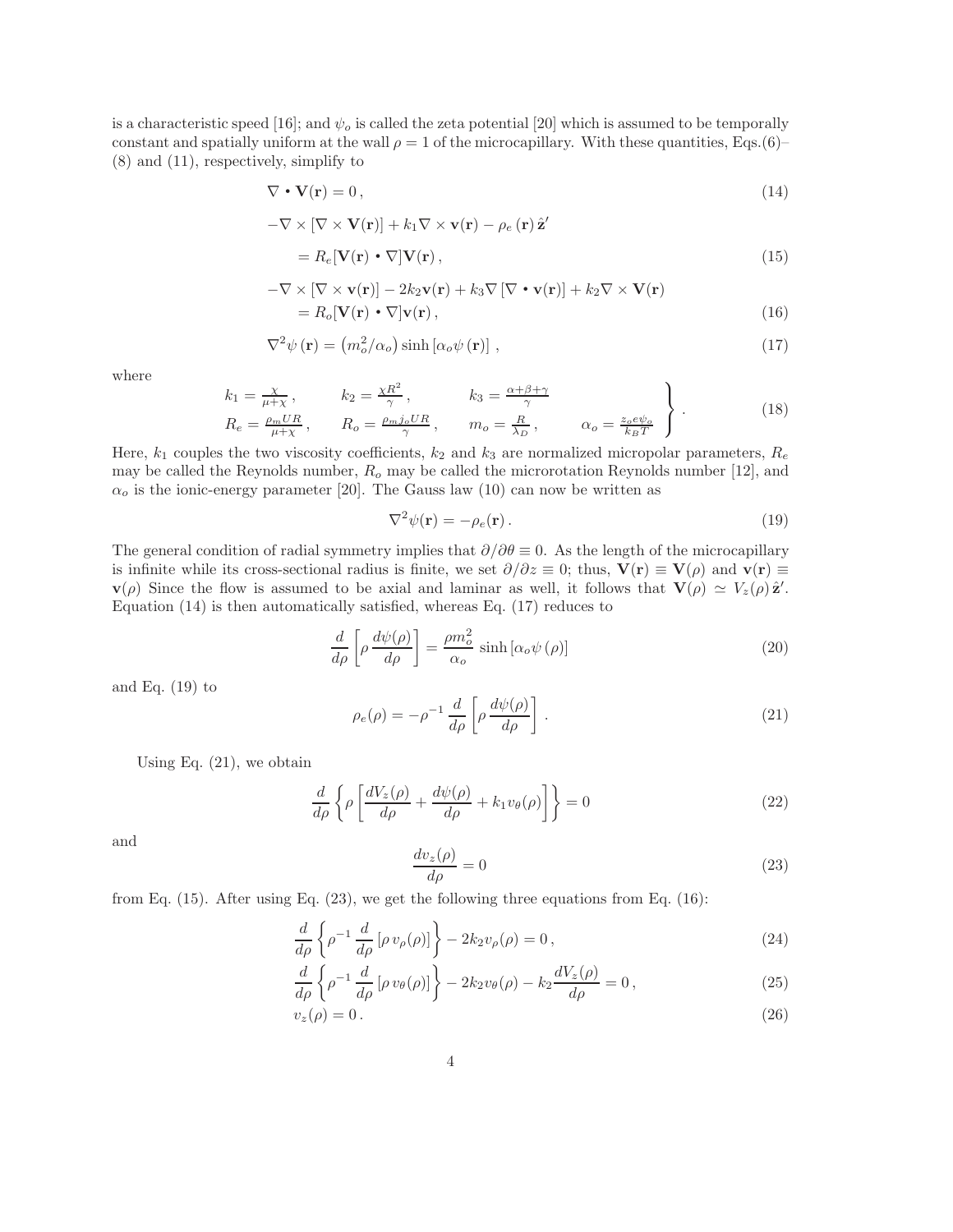According to Eq. (24),  $v_{\rho}$  is not influenced by the axial flow. Therefore, we set

$$
v_{\rho}(\rho) \equiv 0, \tag{27}
$$

and focus our attention on Eqs. (20), (22) and (25) involving  $\psi(\rho)$ ,  $V_z(\rho)$  and  $v_\theta(\rho)$ .

We need to provide appropriate conditions for these three quantities. First, by virtue of the definition of the zeta potential,

$$
\psi(1) = 1 \tag{28}
$$

next, the condition

$$
\psi(0) \ll 1\tag{29}
$$

is engendered by the assumption  $R \gg \lambda_D$  [8, p. 187]; finally, flow symmetry dictates that

$$
\left. \frac{d\psi(\rho)}{d\rho} \right|_{\rho=0} = 0. \tag{30}
$$

The no-slip boundary condition [20, pp. 100-101] on the surface  $\rho = 1$  of the capillary is

$$
V_z(1) = 0\tag{31}
$$

and the symmetric flow requires that

$$
\left. \frac{dV_z(\rho)}{d\rho} \right|_{\rho=0} = 0. \tag{32}
$$

Finally, the boundary conditions imposed on microrotation are:

$$
v_{\theta}(1) = \beta_o \left. \frac{dV_z(\rho)}{d\rho} \right|_{\rho=1}, \qquad v_{\theta}(0) = 0 \tag{33}
$$

where  $\beta_0 \in [-1, 0]$  is some constant. Although some researchers have ignored microrotation effects near a solid wall by setting  $\beta_o = 0$  [12,21], others have held that that  $\beta_o < 0$  because the existence of the boundary layer requires that the shear and couple stresses on a wall must be high in magnitude in comparison to locations elsewhere [22]. Furthermore, the limiting case of  $\beta_o = -1$  accounts for turbulence near the wall [23]. As we think that  $\beta_o < 0$  may be reasonable if electro-osmosis occurs because of the presence of the EDL near the wall  $\rho = 1$ , results are provided in this paper for  $\beta_o \neq 0$ .

## 3 Debye–Hückel Approximation

If the electric potential energy is small as compared to the thermal energy of the ions, i.e.,  $|z_oe\psi_o\psi| \ll$  $|k_BT|$ , then  $|\alpha_o\psi| \ll 1$ ; accordingly,

$$
\sinh(\alpha_o \psi) \approx \alpha_o \psi \,,\tag{34}
$$

which is called the Debye–Hückel approximation  $[20]$ . In light of this approximation Eq.  $(20)$  simplifies to

$$
\rho \frac{d^2 \psi(\rho)}{d\rho^2} + \frac{d\psi(\rho)}{d\rho} \approx m_o^2 \rho \psi(\rho) ,\qquad (35)
$$

whose solution

$$
\psi(\rho) \approx \frac{I_0(m_o \rho)}{I_0(m_o)}.
$$
\n(36)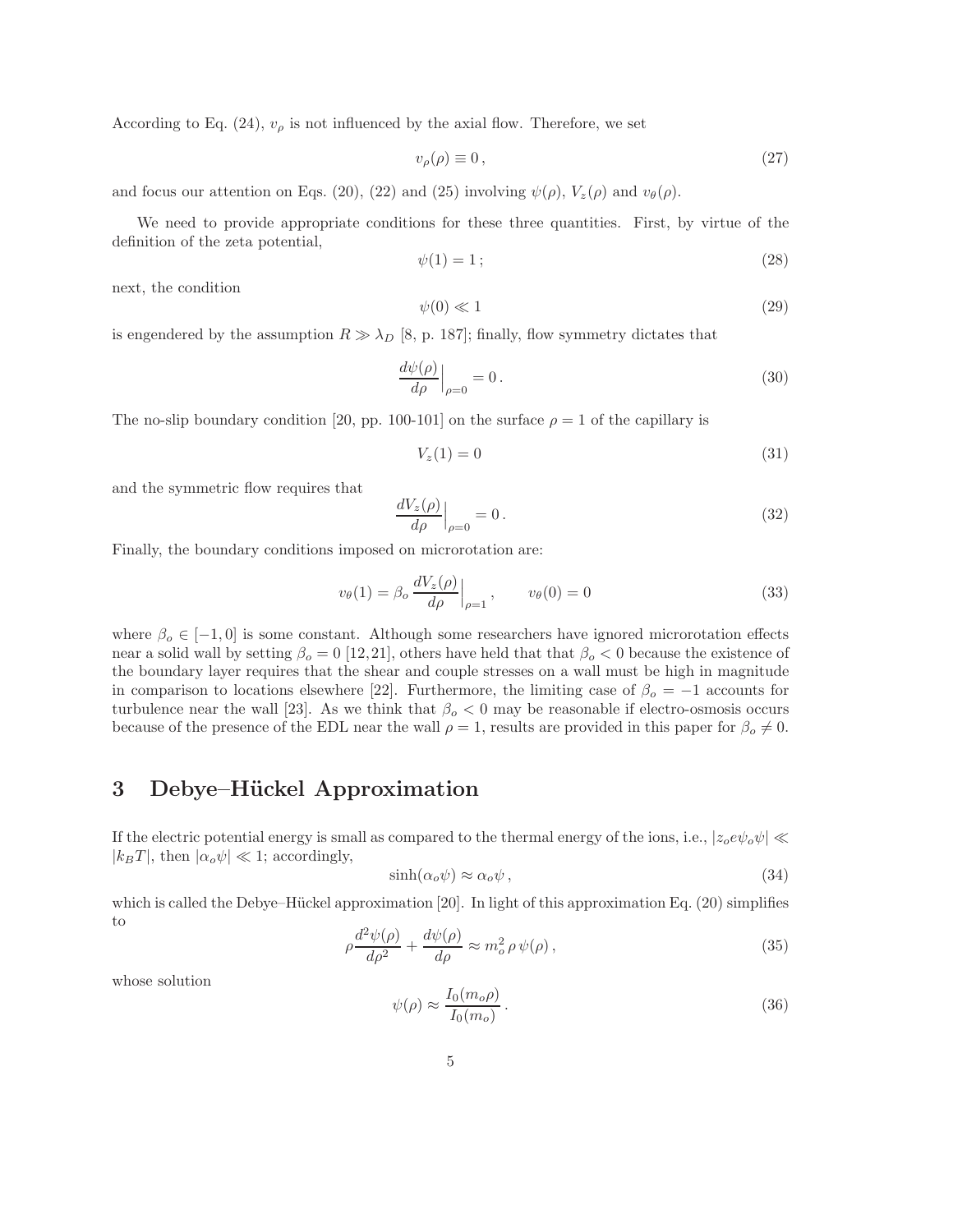satisfies the boundary conditions (28) and (30); here and hereafter,  $I_n(\cdot)$  is the modified Bessel function of the first kind and order n [24]. As  $m_o = R/\lambda_D \to \infty$ , we see that  $\psi(0) \approx 1/I_0(m_o) \to 0$ , thereby fulfilling the requirement (29).

Integrating both sides of Eq. (22) with respect to  $\rho$  and using the boundary conditions (30), (32) and  $(33)_2$ , we obtain

$$
\frac{dV_z(\rho)}{d\rho} = -k_1 v_\theta(\rho) - \frac{d\psi(\rho)}{d\rho}.
$$
\n(37)

Eliminating  $dV_z/d\rho$  from Eq. (25), we next get

$$
\rho^2 \frac{d^2 v_{\theta}(\rho)}{d\rho^2} + \rho \frac{dv_{\theta}(\rho)}{d\rho} - [1 + (2 - k_1)k_2 \rho^2] v_{\theta}(\rho) + k_2 \rho^2 \frac{d\psi(\rho)}{d\rho} = 0.
$$
\n(38)

Finally, using the Debye–Hückel solution (36) for  $\psi(\rho)$ , we reduce Eq. (38) to

$$
\rho^2 \frac{d^2 v_\theta(\rho)}{d\rho^2} + \rho \frac{dv_\theta(\rho)}{d\rho} - \left(1 + k_0^2 \rho^2\right) v_\theta(\rho) = -\frac{I_1(m_o \rho)}{I_0(m_o)} k_2 m_o \rho^2, \tag{39}
$$

where

$$
k_0 = \sqrt{(2 - k_1)k_2} \,. \tag{40}
$$

The solution of the homogeneous counterpart of Eq. (39) is  $c_1I_1(k_0\rho)+c_2K_1(k_0\rho)$ , where  $K_n(\cdot)$ is the modified Bessel function of the second kind and order n [24], while  $c_1$  and  $c_2$  are constants to be determined later. The method of variation of parameters then yields the particular solution of Eq. (39) as  $k_2 m_o (k_0^2 - m_o^2)^{-1} I_1(m_o \rho) / I_0(m_o)$ , after the identity  $I_n(\xi) K_{n+1}(\xi) + I_{n+1}(\xi) K_n(\xi) = \xi^{-1}$ [1, Eq. 9.6.15] has been exploited. Since  $K_1(\xi) \to \infty$  as  $\xi \to \infty$  but  $I_1(0) = 0$ , satisfaction of the boundary condition  $(33)_2$  requires that  $c_2 = 0$ . Therefore, the complete solution of Eq.  $(39)$  is

$$
v_{\theta}(\rho) = c_1 I_1(k_0 \rho) + \frac{k_2 m_o}{k_0^2 - m_o^2} \frac{I_1(m_o \rho)}{I_0(m_o)}.
$$
\n(41)

Substitution of Eqs. (37) and (41) in the boundary condition  $(33)<sub>1</sub>$  leads to

$$
c_1 = -m_o \left(\frac{k_2}{k_0^2 - m_o^2} + \frac{\beta_o}{1 + k_1 \beta_o}\right) \frac{I_1(m_o)}{I_0(m_o) I_1(k_0)}.
$$
\n(42)

Finally, using Eqs. (36) and (41) in (37), and exploiting the boundary condition (31), we get

$$
V_z(\rho) = c_1 \frac{k_1}{k_0} \left[ I_0(k_0) - I_0(k_0 \rho) \right] + \left( 1 + \frac{k_1 k_2}{k_0^2 - m_o^2} \right) \left[ 1 - \frac{I_0(m_o \rho)}{I_0(m_o)} \right],
$$
\n(43)

which automatically satisfies the requirement (32).

Thus, Eqs.  $(41)$ – $(43)$  constitute the solution of the boundary-value problem for steady flow of a micropolar fluid when the Debye–Hückel approximation (34) holds, for all values of  $\beta_o$ .

On setting  $\chi = 0$  for a simple Newtonian fluid, we get  $k_1 = k_2 = k_0 = 0$ . Accordingly, Eqs. (41) and Eq. (43) simplify to

$$
v_{\theta}(\rho) \equiv 0, \qquad V_z(\rho) = 1 - \frac{I_0(m_o \rho)}{I_0(m_o)}, \qquad (44)
$$

which is a known result [20, p. 102].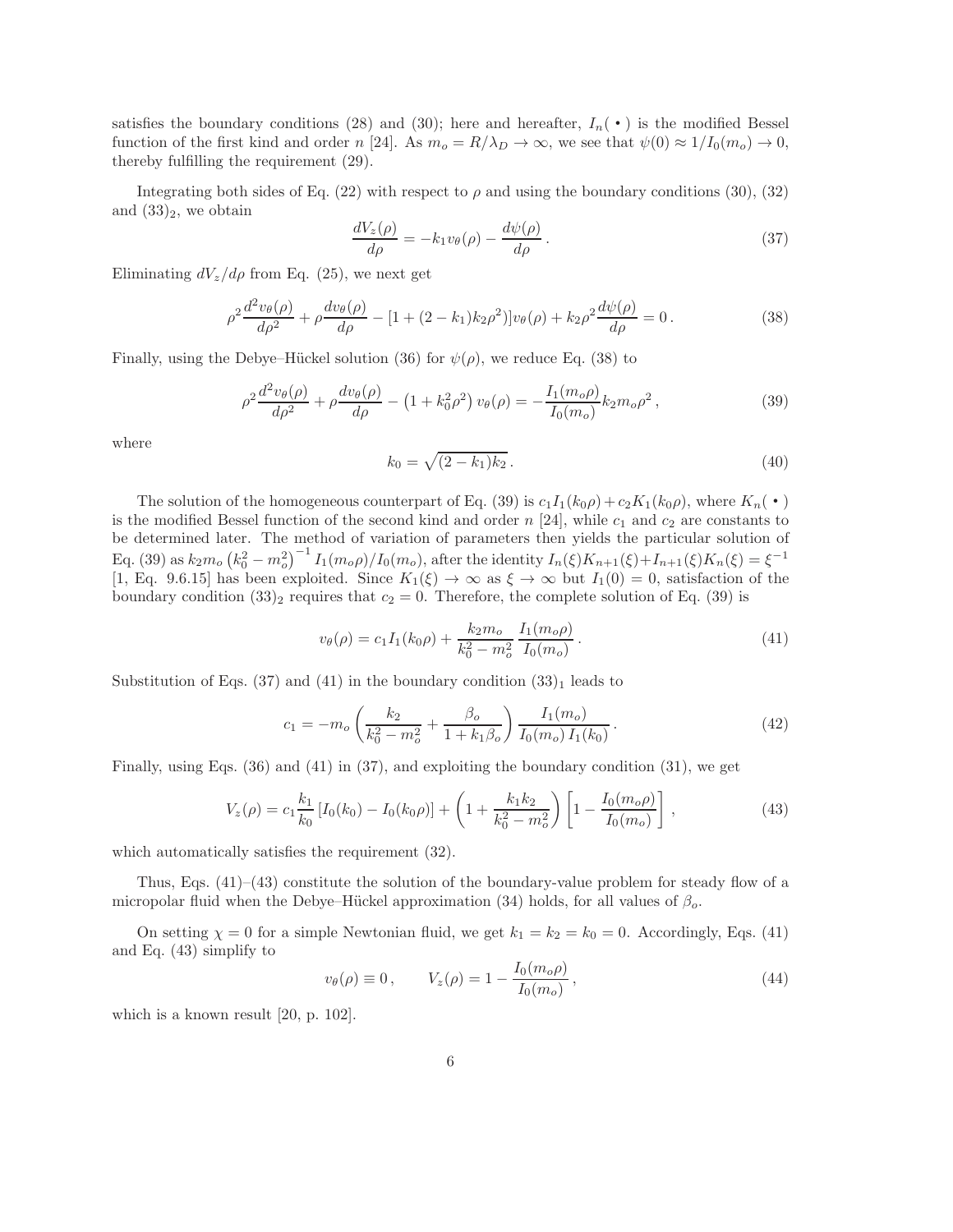## 4 RESULTS AND DISCUSSION

All calculations were made with the following material properties fixed:  $n_o = 6.02 \times 10^{22} \text{ m}^{-3}$ ,  $z_o = 1, \ \epsilon = 10\epsilon_o, \ \epsilon_o = 8.854 \times 10^{-12} \text{ F m}^{-1}, \ \mu = 3 \times 10^{-2} \text{ Pa s, and } \gamma = 10^{-4} \text{ kg m s}^{-1}.$  The temperature was fixed at T = 290 K. Since the Boltzmann constant  $k_B = 1.38 \times 10^{-23}$  J K<sup>-1</sup> and the electron charge  $e = 1.6 \times 10^{-19}$  C, the Debye length  $\lambda_D = 10.72$  nm. Consistently with the assumption that  $R \gg \lambda_D$ , we chose  $R \in [107.2, 5360]$  nm so that  $m_o \in [10, 500]$ . We fixed  $\psi_o = -25 \times 10^{-3}$  V, which is about the upper limit for the Debye–Hückel approximation to be valid at about the room temperature [25, p. 25]. The parameters  $\beta \in [-\gamma, \gamma]$  and  $k_1 \in [0, 0.95]$  were kept as variables, after noting that  $k_1 \to 1$  as  $\chi \to \infty$ . The magnitude of the applied electric field was fixed at  $E_o = 10^4$  V m<sup>-1</sup>, which is a reasonable practical value. The dependences of the relevant components of the fluid velocity, microrotation, stress tensor, and couple stress tensor on  $m_o$ ,  $k_1$ , and  $\beta_o$  were investigated for steady flow.

Besides the speed  $V'_z(\rho')$  and the microrotation  $v'_\theta$  $\theta'_{\theta}(\rho')$ , the only non-zero components of the stress tensor and the couple stress tensor, according to Eqs. (1) and (2) are

$$
\sigma'_{\rho z}(\rho') = (\mu + \chi) \frac{dV'_z(\rho')}{d\rho'} + \chi v'_{\theta}(\rho')
$$
\n
$$
\sigma'_{z\rho}(\rho') = \mu \frac{dV'_z(\rho')}{d\rho'} - \chi v'_{\theta}(\rho')
$$
\n
$$
m'_{\rho\theta}(\rho') = \beta \frac{dv'_{\theta}(\rho')}{d\rho'} - \gamma \frac{v_{\theta}(\rho')}{\rho'}
$$
\n
$$
m'_{\theta\rho}(\rho') = -\beta \frac{v_{\theta}(\rho')}{\rho'} + \gamma \frac{dv'_{\theta}(\rho')}{d\rho'}
$$
\n(45)

The non-dimensionalized form of these equations are

$$
\sigma_{\rho z}(\rho) = \frac{dV_z(\rho)}{d\rho} + k_1 v_\theta(\rho) \n\sigma_{z\rho}(\rho) = (1 - k_1) \frac{dV_z(\rho)}{d\rho} - k_1 v_\theta(\rho) \nm_{\rho\theta}(\rho) = k_7 \frac{d v_\theta(\rho)}{d\rho} - \frac{v_\theta(\rho)}{\rho} \nm_{\theta\rho}(\rho) = -k_7 \frac{v_\theta(\rho)}{\rho} + \frac{d v_\theta(\rho)}{d\rho}
$$
\n(46)

where  $k_7 = \beta/\gamma \in [-1, 1].$ 

#### 4.1 Fluid speed

In order to examine the influence of parameters  $m<sub>o</sub>$ ,  $k<sub>1</sub>$ , and  $\beta<sub>o</sub>$  on the fluid speed, we computed  $V'_z(\rho)$  using its Debye–Hückel expression (43). Some representative plots of  $V'_z(\rho)$  vs.  $\rho$  are provided in Figure 1 for  $m_0 \in \{50, 500\}$ ,  $k_1 \in \{0, 0.5, 0.95\}$ , and  $\beta_0 \in \{-0.01, -0.1, -0.5, -1\}$ .

Figure 1 indicates that the speed of a simple Newtonian fluid  $(k_1 = 0)$  depends on  $m_0$  but not on  $\beta_o$ , in conformity with Eq. (44)<sub>2</sub>. Moreover, since  $0 \leq \frac{I_0(m_o \rho)}{I_0(m_o)} \leq 1$  for all  $m_o \in [50, 500]$  and  $\rho \in [0, 1]$ ,<br> $0 \leq V(s) \leq U$  by with  $s$  of the game equation. In addition, for any  $s \in [0, 1]$ ,  $V'(s)$  incre  $0 \leq V'_z(\rho) \leq U$  by virtue of the same equation. In addition, for any  $\rho \in [0,1)$ ,  $V'_z(\rho)$  increases with  $m<sub>o</sub>$  and the maximum fluid speed exists in the center ( $\rho = 0$ ) of the microcapillary.

Figure 1 also shows that the speed of a micropolar fluid  $(k_1 \neq 0)$  decreases as  $k_1$  increases for all  $m<sub>o</sub>$  but not for all  $\beta<sub>o</sub>$ . In addition to the fluid speed increasing with  $m<sub>o</sub>$  (just as for a simple Newtonian fluid), the fluid speed also increases with  $|\beta_0|$  for all  $m_o \gg 1$  and  $k_1 > 0$ .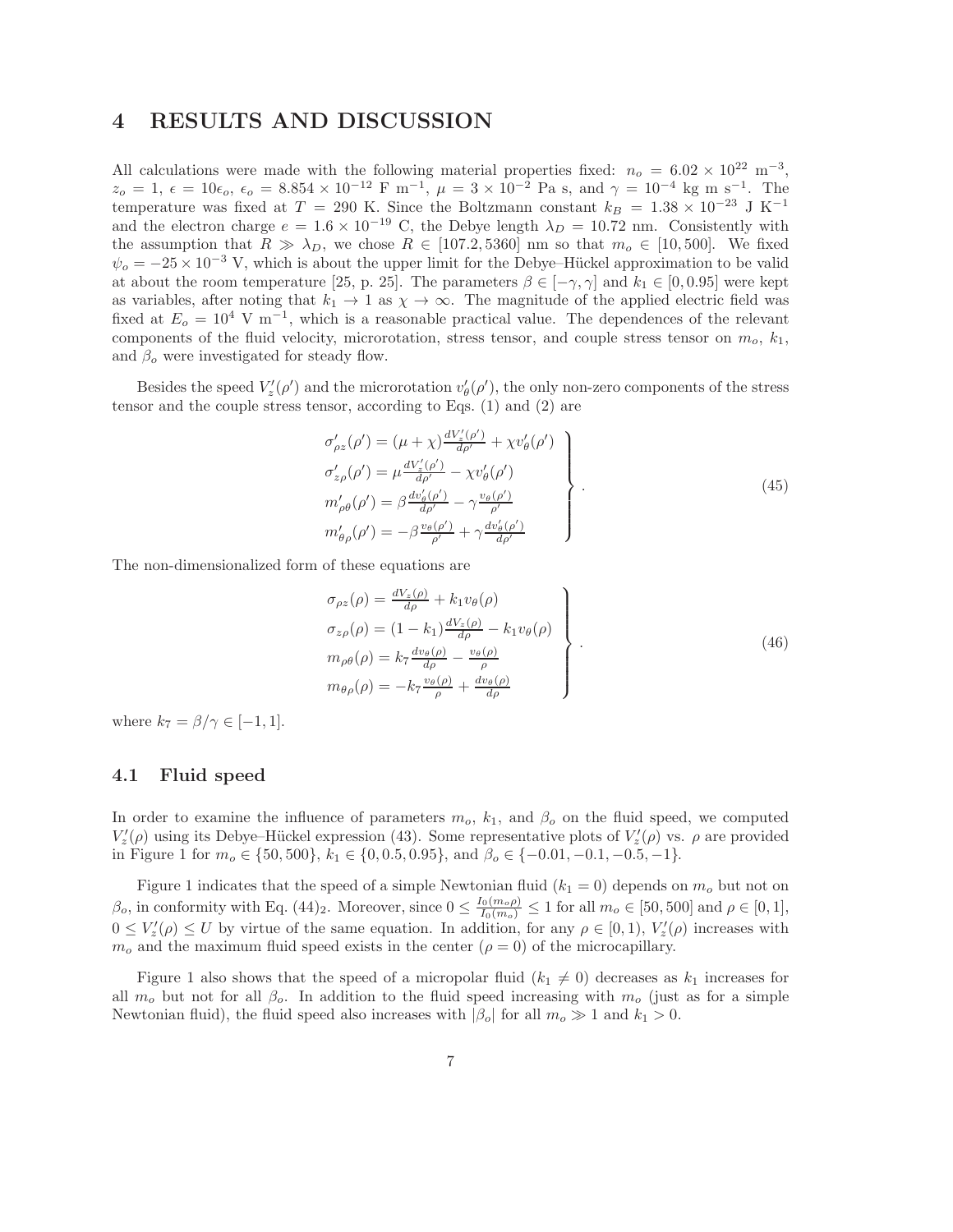

Figure 1: Variation of  $V'_z(\rho)$  with  $\rho$  when (a-d)  $m_o = 50$  or (e-h)  $m_o = 500$ , for  $k_1 = 0$  (solid curves),  $k_1 = 0.5$  (dotted curves), and  $k_1 = 0.95$  (dashed curves). (a, e)  $\beta_o = -0.01$ , (b, f)  $\beta_o = -0.1$ , (c, g)  $\beta_o = -0.95$ , (d, h)  $\beta_o = -1$ .

The foregoing trends are in accord with the results of an analytical investigation in the central portion of the microcapillary. With the assumption that  $m_o \ge 10$ , Eq. (43) yields

$$
V'_{z}(0) \simeq U\left(1 + k_1 \left\{\frac{k_2}{k_0^2 - m_o^2} - \frac{m_o}{k_0} \left(\frac{k_2}{k_0^2 - m_o^2} + \frac{\beta_o}{1 + k_1 \beta_o}\right) \left[\frac{I_0(k_0) - 1}{I_1(k_0)}\right]\right\}\right). \tag{47}
$$

For simple Newtonian fluids  $(k_1 = 0)$ , Eq. (47) shows that  $V'_z(0) = U$  is independent of  $m_o$  as well as of, as expected,  $\beta_o$ . Plots of  $V'_z(0)$  vs.  $m_o$  in Figure 2 indicate that the fluid speed at the center of the microcapillary increases with  $m<sub>o</sub>$ , and therefore with R, for micropolar fluids  $(k<sub>1</sub> \neq 0)$ . When microrotation effects can be neglected at the wall of the microcapillary—i.e., when  $\beta_o = 0$ —Eq. (47)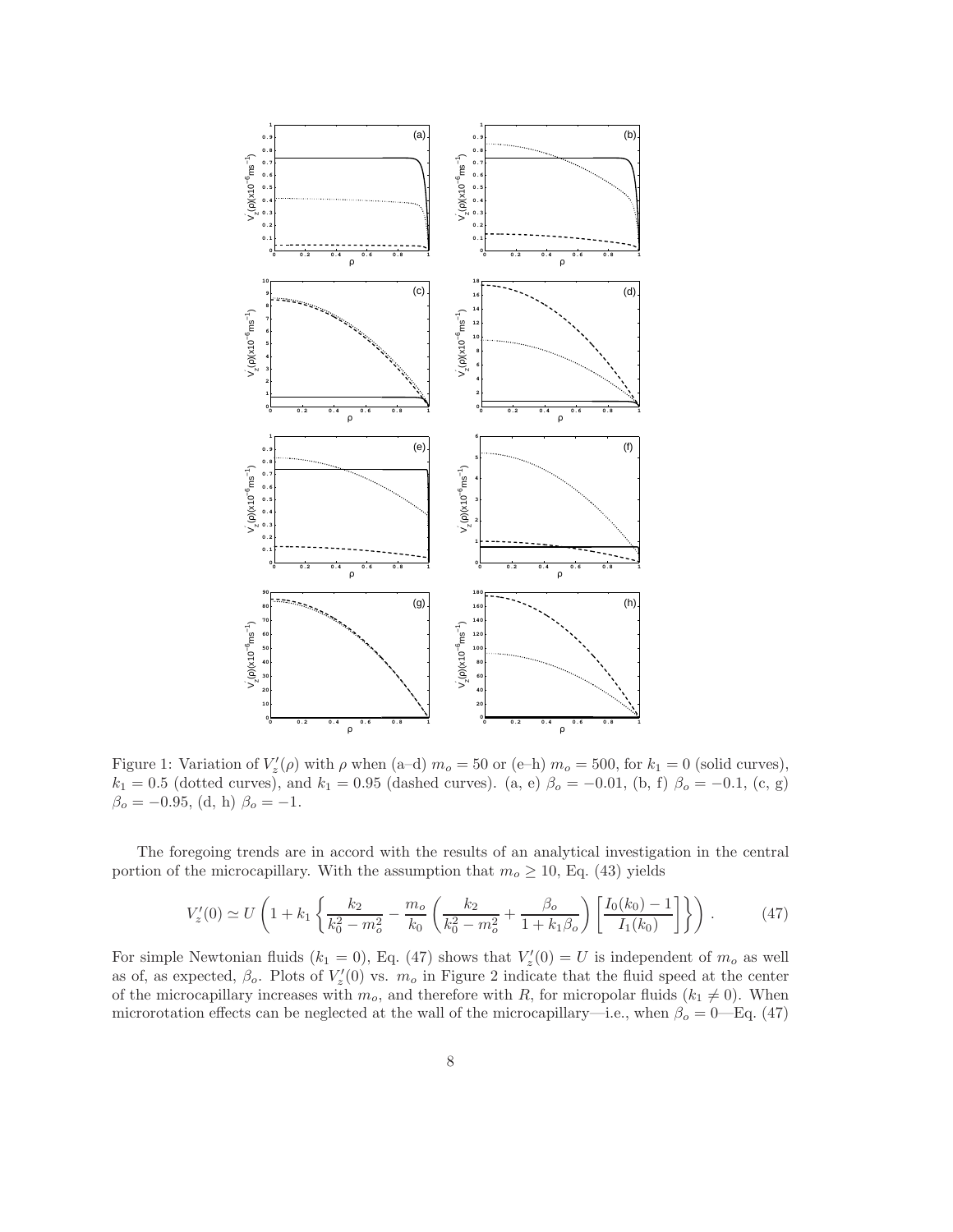simplifies to

$$
V'_{z}(0)\Big|_{\beta_{o}=0} \simeq U\left(1 + \frac{k_{1}k_{2}}{k_{0}^{2} - m_{o}^{2}} \left\{1 - \left(\frac{m_{o}}{k_{0}}\right) \left[\frac{I_{0}(k_{0}) - 1}{I_{1}(k_{0})}\right]\right\}\right),\tag{48}
$$

and Figure 2 shows that the effect of  $m_o$  on  $V'_z(0)$  is very weak but the effect of  $k_1$  is considerable. As  $|\beta_o|$  increases,  $V'_z(0)$  acquires a stronger tendency in a micropolar fluid to increase with  $m_o$ , which can be concluded from Figure 2.



Figure 2: Variation of  $V'_z(0)$  with  $m_o$  for  $k_1 = 0$  (solid curves),  $k_1 = 0.5$  (dotted curves), and  $k_1 = 0.95$ (dashed curves). (a)  $\beta_o = 0$ , (b)  $\beta_o = -0.2$ , (c)  $\beta_o = -1$ .

The fluid-speed gradient  $dV'_z/d\rho$  is not only an important factor in microrotation per Eqs.  $(33)_1$ and (37), but it also influences several components of the stress tensor identified in Eqs. (46). The Debye–Hückel expression for  $dV'_z/d\rho$  follows from Eqs. (36), (37), and (41) as

$$
\frac{dV_z'(\rho)}{d\rho} = -U \left[ c_1 k_1 I_1(k_0 \rho) + m_o \left( 1 + \frac{k_1 k_2}{k_0^2 - m_o^2} \right) \frac{I_1(m_o \rho)}{I_0(m_o)} \right].
$$
\n(49)

Now, this gradient vanishes as  $\rho \to 0$ , i.e., at the centre of the microcapillary, in conformity with boundary condition (32). But it has high magnitudes near the wall, as can be gathered by setting  $\rho = 1$  in Eq. (49) to obtain

$$
\left. \frac{dV_z'(\rho)}{d\rho} \right|_{\rho=1} = -\frac{Um_o}{1 + k_1 \beta_o} \frac{I_1(m_o)}{I_0(m_o)}.
$$
\n(50)

When  $m_o \ge 10$ , the foregoing expression can be further approximated as

$$
\left. \frac{dV'_z(\rho)}{d\rho} \right|_{\rho=1} \simeq -\frac{Um_o}{1+k_1\beta_o},\tag{51}
$$

evincing a direct proportionality with  $m<sub>o</sub>$  (or R) for all  $|\beta<sub>o</sub>|$ —for both simple Newtonian and micropolar fluids.

#### 4.2 Fluid flux

From an engineering perspective, the fluid flux should be considered in addition to fluid speed. In the present context, it is defined as

$$
Q' = 2\pi \int_0^R \rho' V'_z(\rho') d\rho' = 2\pi R^2 U \int_0^1 \rho V_z(\rho) d\rho.
$$
 (52)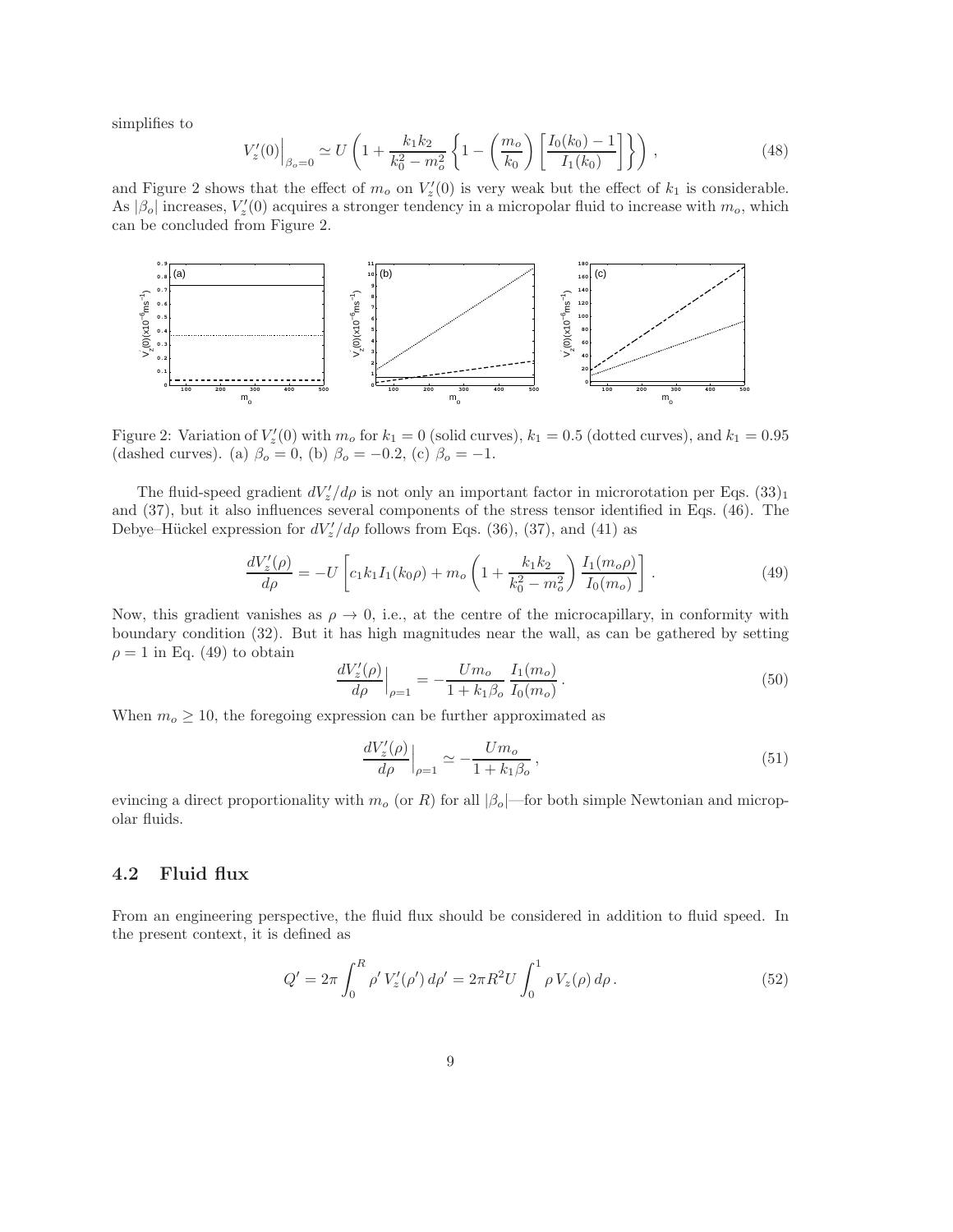On substituting the Debye–Hückel expression  $(43)$  in the integrand on the right side of Eq.  $(52)$ , we get

$$
Q' = \pi R^2 U \left[ \frac{c_1 k_1}{k_0} I_2(k_0) + \left( 1 + \frac{k_1 k_2}{k_0^2 - m_o^2} \right) \frac{I_2(m_o)}{I_0(m_o)} \right],
$$
\n(53)

which simplifies to

$$
Q' \simeq \pi R^2 U \left[ \frac{c_1 k_1}{k_0} I_2(k_0) + \left( 1 + \frac{k_1 k_2}{k_0^2 - m_o^2} \right) \left( 1 - \frac{2}{m_o} \right) \right]
$$
(54)

for  $m_o \geq 10$ . Clearly then, the fluid flux depends on  $k_1$ ,  $\beta_o$ , and  $m_o$ .

The dependence of  $Q'$  on  $\beta_o$  can be identified using Eqs. (42) and (53). We can write  $Q'$  as the sum of two parts, one of which is independent of  $\beta_o$  and the other depends linearly on  $\beta_o/(1 + k_1\beta_o)$ .



Figure 3: Variation of  $Q'$  with  $m<sub>o</sub>$  for  $k<sub>1</sub> = 0$  (solid curves),  $k<sub>1</sub> = 0.5$  (dotted curves), and  $k<sub>1</sub> = 0.95$ (dashed curves). (a)  $\beta_o = -0.01$ , (b)  $\beta_o = -0.2$ , (c)  $\beta_o = -1$ .

Although for simple Newtonian fluids  $(k_1 = 0)$ , Eq. (54) yields

$$
1 - \frac{Q'}{\pi R^2 U} \simeq \frac{2}{m_o} \tag{55}
$$

for  $m_o \gg 1$ , the relationship of Q' and  $m_o$  is more complicated when  $k_1 \neq 0$ . The variation of Q' with respect to  $m_o$  is illustrated in Figure 3 for nine different combinations of  $k_1$  and  $\beta_o$ . This figure shows that  $Q'$  increases with  $m_o$  (and, therefore, with R) for simple Newtonian fluids; the same trend exists for micropolar fluids, regardless of the value of  $\beta_0 \in [-1,0]$ . Furthermore, Q' intensifies with increasing  $|\beta_o|$  for all  $m_o \in [50, 500]$  and  $k_1 \in (0, 1)$ , the intensification rate  $dQ'/d|\beta_o|$  itself increasing concurrently.

Figure 4 shows the dependency of  $Q'$  on  $k_1$  for 12 different combinations of  $\beta_o$  and  $m_o$ . Above a threshold value of  $|\beta_o|$  which is quite small, the following trend is followed: from the value  $Q'_0 \simeq$  $\pi R^2 U(1-2/m_o)$  at  $k_1 = 0$ , the fluid flux  $Q'$  increases linearly with  $k_1$  for  $k_1 \ll 1$ , then increases nonlinearly with  $k_1$  to a maximum value  $\tilde{Q}'$  at  $k_1 = \tilde{k}_1$ , and finally drops monotonically to  $Q'_1$  at  $k_1 = 1$ , for  $\beta_o \in (-1, 0]$  and  $m_o \gg 1$ . Whereas  $\tilde{Q}'$  increases with both  $m_o$  and  $|\beta_o|$ ,  $\tilde{k_1}$  is almost totally independent of  $m_o$  but increases with  $|\beta_o|$ . Calculations show that  $Q'_1 \sim m_o^n$ , with the exponent n lying between 2 and 3 and increasing with  $|\beta_o|$ . Furthermore, for  $\beta_o = -1$ ,  $Q'$  increases linearly with  $k_1$  for  $k_1 \in [0, 1]$  and  $k_1 = 1$ .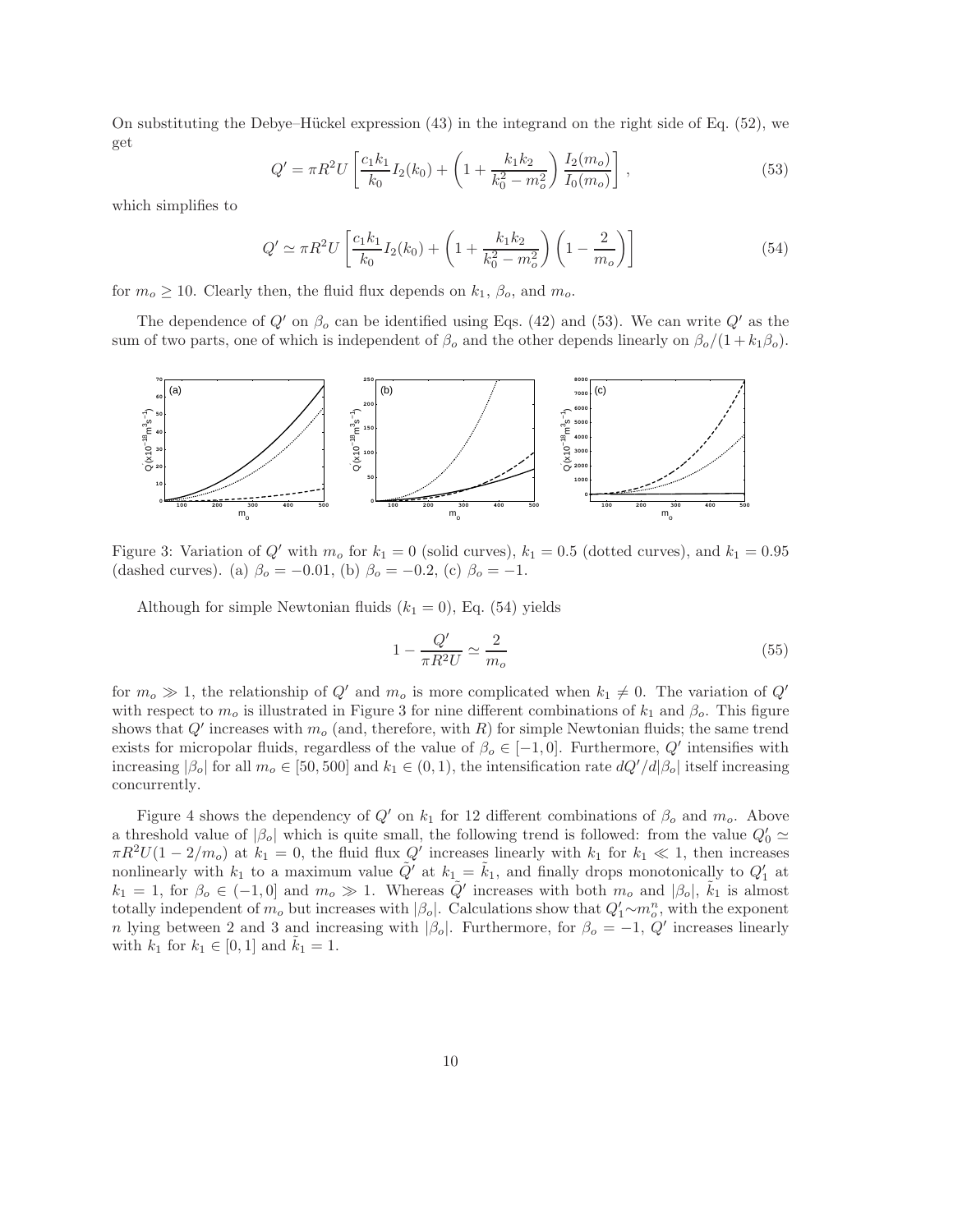

Figure 4: Variation of Q' with  $k_1$  for  $\beta_o = -0.01$  (solid curves),  $\beta_o = -0.2$  (dotted curves),  $\beta_o = -0.99$ (dashed-dotted curves), and  $\beta_o = -1.0$  (dashed curves).(a)  $m_o = 50$ , (b)  $m_o = 275$ , and (c)  $m_o = 500$ .

#### 4.3 Microrotation

The microrotation  $v'_{\theta}$  $\theta'_{\theta}(\rho)$  exists in micropolar fluids but not in simple Newtonian fluids. Accordingly, representative plots of  $v'_{\theta}$  $\theta_{\theta}$  vs.  $\rho$ , computed using the Debye–Hückel expression (41), are presented in Figure 5 for  $m_o \gg 1$  and  $k_1 > 0$ . This figure indicates that  $v'_i$  $'_\theta(\rho)$ 

- (i) increases linearly with  $\rho$ ,
- (ii) increases with  $|\beta_o|$  for all  $k_1 \in (0,1)$  and  $\rho \in (0,1]$ , and
- (iii) decreases as  $k_1$  increases for all  $m_o \in [50, 500]$  and  $\beta_o \in [-1, 0)$ .

By virtue of the boundary condition  $(33)_2$ , the microrotation is weak in the the central part of the microcapillary, but it is maximum at the wall  $\rho = 1$  for all  $m_o \gg 1$ ,  $\beta_o \in [-1, 0)$ , and  $k_1 > 0$ . Indeed, Eq. (41) yields

$$
v'_{\theta}(\rho)\Big|_{\rho=1} \approx -\frac{U\beta_o}{\lambda_D(1+k_1\beta_o)}\,. \tag{56}
$$

This equation shows that the microrotation at the wall of the microcapillary is independent of Rf, which is in agreement with Figure 5. This figure also shows that, for  $\beta_o = -1$ ,  $v'_i$  $'_{\theta}$  at  $\rho = 1$  is independent of  $k_1$ , which agrees with the result

$$
v'_{\theta}(\rho)\Big|_{\rho=1,\beta_o=-1} \approx -\frac{\epsilon \psi_o E_o}{\mu \lambda_D} \,. \tag{57}
$$

obtained after using the definitions (13) and (18) in Eq. (56).

All of the foregoing conclusions about the microrotation can be encapsulated as the approximation

$$
v'_{\theta}(\rho) \simeq -\frac{U}{R} \frac{\beta_o}{1 + k_1 \beta_o} m_o \rho \,, \tag{58}
$$

which is valid for  $m<sub>o</sub> \gg 1$ . Its derivation proceeds as follows: A comparison of magnitudes for large  $m_o$  suggests that  $k_2/(k_0^2 - m_o^2)$  can be neglected in favor of  $\beta_o/(1 + k_1 \beta_o)$  while  $I_1(m_o)/I_0(m_o) \simeq 1$ in Eq. (42), leading to

$$
c_1 \simeq -\frac{\beta_o}{1 + k_1 \beta_o} m_o \frac{1}{I_1(k_0)}.
$$
\n(59)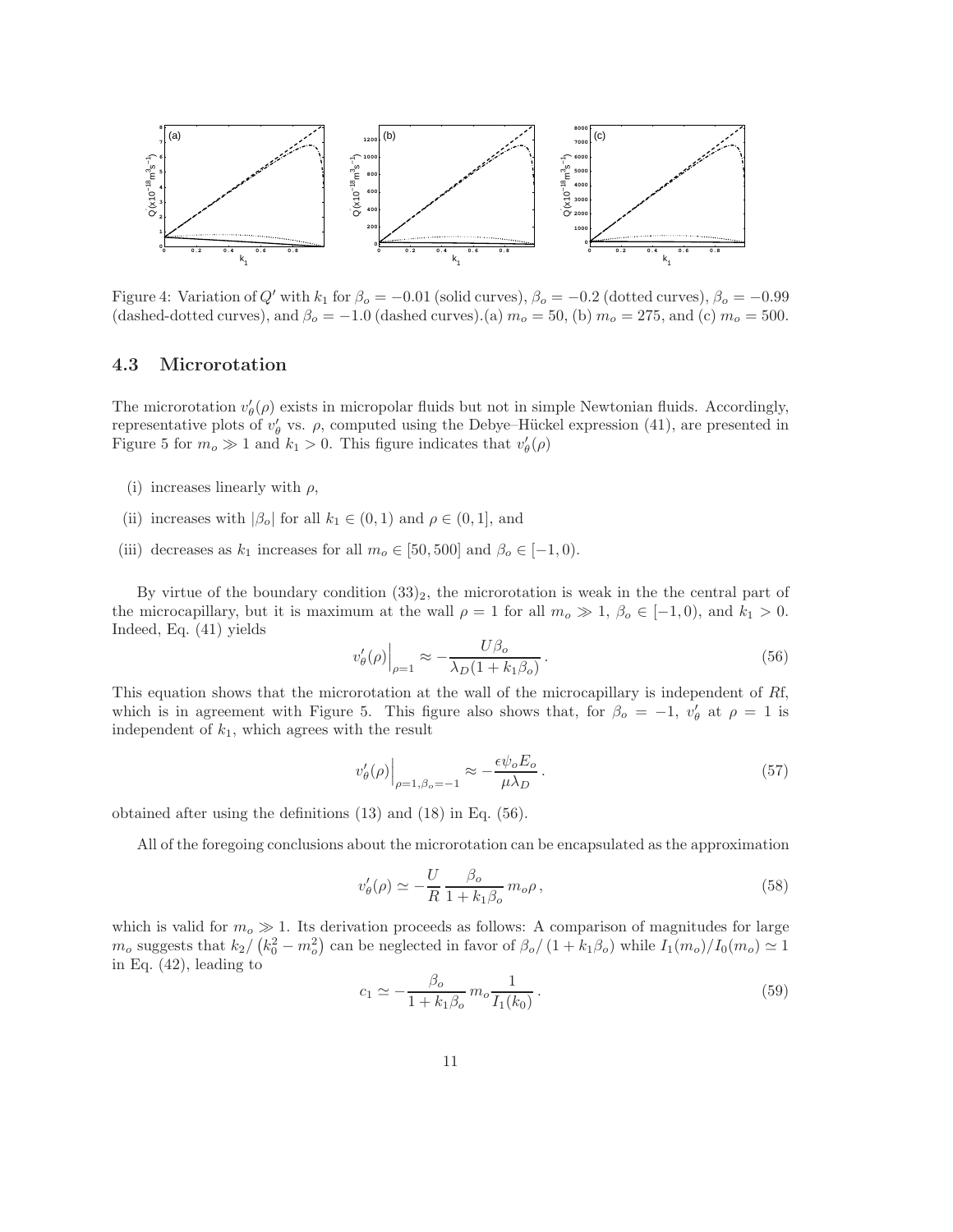

Figure 5: Variation of  $\phi v'_{\theta}(\rho)$ , where the normalization factor  $\phi = (68|\beta_o|)^{-1}$ , with  $\rho$  when (a-d)  $m_o = 50$  or (e–h)  $m_o = 500$ , for  $k_1 = 0.01$  (solid curves),  $k_1 = 0.5$  (dotted curves), and  $k_1 = 0.95$ (dashed curves). (a, e)  $\beta_o = -0.001$ , (b, f)  $\beta_o = -0.1$ , (c, g)  $\beta_o = -0.99$ , (d, h)  $\beta_o = -1$ .

A similar argument leads to the neglect of the second term on the right side of Eq. (41) yielding

$$
v_{\theta}(\rho) \simeq -\frac{\beta_o}{1 + k_1 \beta_o} m_o \frac{I_1(k_0 \rho)}{I_1(k_0)}.
$$
\n(60)

Even for very large  $m_o$ ,  $k_0$  is very small so that  $I_1(k_0) \simeq k_0/2$  and  $I_1(k_0\rho) \simeq k_0\rho/2$ ; Eq. (58) then follows for  $m_o \gg 1$ .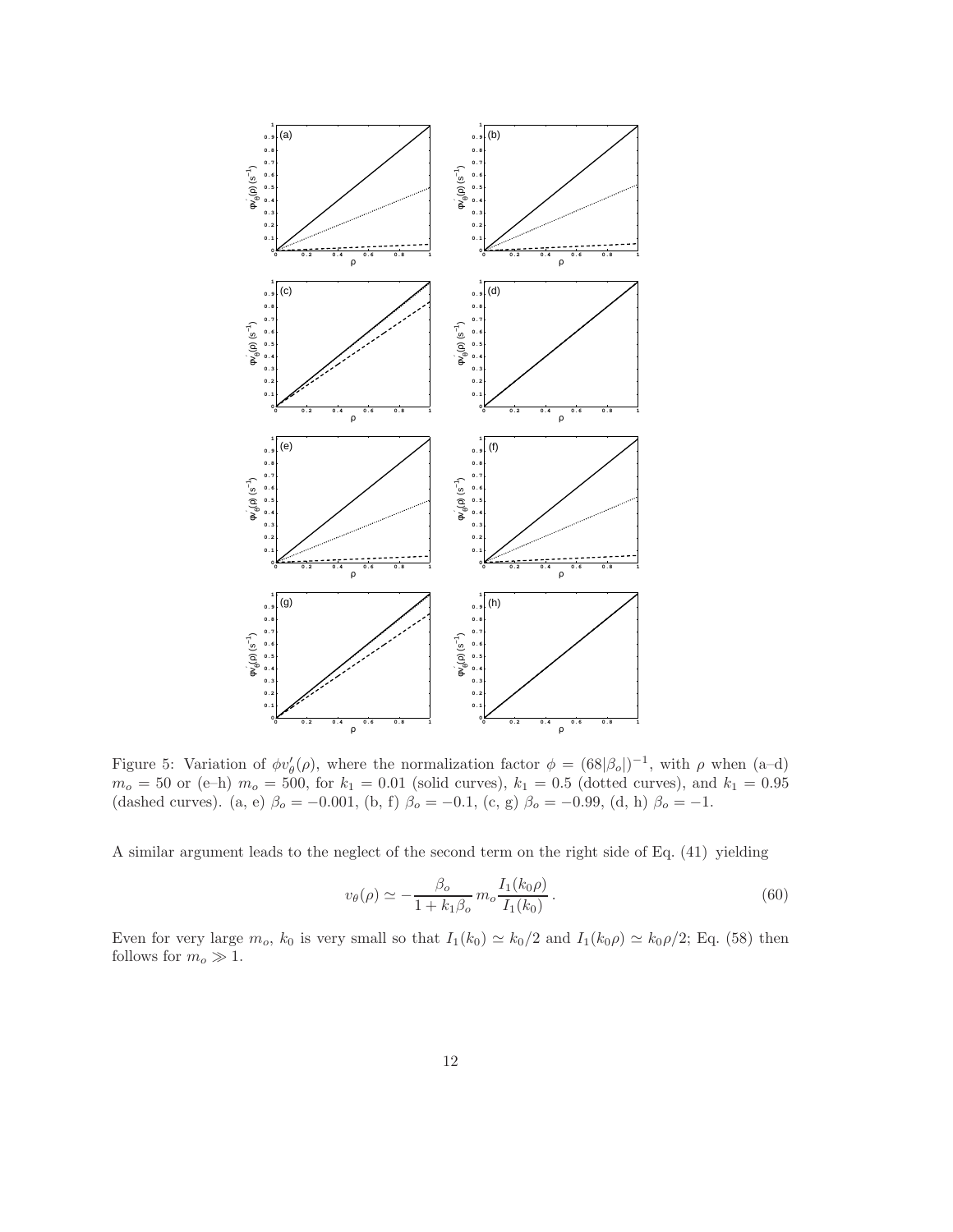#### 4.4 Stress tensor

After the use of Eqs. (41) and (43) in Eqs. (45)<sub>1</sub> and (45)<sub>2</sub>, we obtain the non-zero components of the stress tensor as

$$
\sigma'_{\rho z}(\rho) = \frac{\epsilon \psi_o E_o}{\lambda_D} \frac{I_1(m_o \rho)}{I_0(m_o)}\tag{61}
$$

and

$$
\sigma'_{z\rho}(\rho) = \frac{\epsilon \psi_o E_o}{\lambda_D} \left\{ \frac{c_1 k_1 (2 - k_1)}{m_o} I_1(k_0 \rho) + \left[ 1 + \frac{k_1 m_o^2}{k_0^2 - m_o^2} \right] \frac{I_1(m_o \rho)}{I_0(m_o)} \right\},\tag{62}
$$

consistently with the Debye–Hückel approximation. For a simple Newtonian fluid  $(k_1 = 0)$ , from the foregoing expressions we get  $\sigma'_{\rho z}(\rho) = \sigma'_{z\rho}(\rho)$ , which conforms to the symmetry of the stress tensor in the absence of micropolarity. In a micropolar fluid  $(k_1 \neq 0)$ , the stress tensor of Eq. (1) has both symmetric and skew-symmetric components, which explains why  $\sigma'_{\rho z}(\rho) \neq \sigma'_{z\rho}(\rho)$ .

What is really surprising is that  $\sigma'_{\rho z}(\rho)$  is the same for simple Newtonian as well as micropolar fluids. This component of the stress tensor depends on  $m_o$ , but neither on  $k_1$  nor on  $\beta_o$ . Furthermore, per Eq. (61), it is absent on the axis of the microcapillary because  $I_1(0) = 0$ . Indeed, as can be deduced from Fig. 6,  $\sigma'_{\rho z}(\rho)$  is negligible in most of the microcapillary and becomes significant in magnitude very near to and on the wall, with

$$
\sigma'_{\rho z}(\rho)\Big|_{\rho=1} = \frac{\epsilon \psi_o E_o}{\lambda_D} \,. \tag{63}
$$

As  $m_o$  increases, the region in which the magnitude of  $\sigma'_{\rho z}(\rho)$  is significant shrinks.



Figure 6: Variation of  $\sigma'_{\rho z}(\rho)$  with  $\rho$  when (a)  $m_o = 50$  or (b)  $m_o = 500$ . There is no dependence on either  $k_1$  or  $\beta_o$ .

The difference  $\sigma'_{\rho z}(\rho) - \sigma'_{z\rho}(\rho)$  is entirely due to micropolaity, as becomes evident on comparing the spatial profiles of  $\sigma'_{z\rho}(\rho)$  in Fig. 7 with the spatial profiles of  $\sigma'_{\rho z}(\rho)$  in Fig. 6. Clearly,  $\sigma'_{z\rho}(\rho)$ depends on  $m_o$ ,  $k_1$ , and  $\beta_o$ . Now,  $\sigma'_{z\rho}(0) = 0$  but

$$
\sigma'_{z\rho}(\rho)\Big|_{\rho=1} \approx \frac{\epsilon \psi_o E_o}{\lambda_D} \frac{(1 - k_1 - k_1 \beta_o)}{(1 + k_1 \beta_o)} \left(1 - \frac{1}{2m_o}\right)
$$
\n(64)

for  $m_o \gg 1$ , and Fig. 7 shows that  $\sigma'_{z\rho}(0) > \sigma'_{z\rho}(\rho) > \sigma'_{z\rho}(1)$  for  $\rho \in (0,1)$ . The region around the central axis of the microcapillary can be called a  $\sigma'_{z\rho}$ -free zone, which shrinks rapidly as  $|\beta_{\rho}|$ increases.

Figure 7 also shows that  $|\sigma_{zp}'|$  not only increases with  $k_1$  for  $m_o \gg 1$  but it also increases with  $m_o \gg 1$  for all  $k_1 \in [0,1]$  and  $\beta_o \in (-1,0)$ . As  $\beta_o \to 0$ , the distinction between the micropolar and the simple Newtonian fluids disappears for  $\sigma'_{z\rho}(\rho)$ .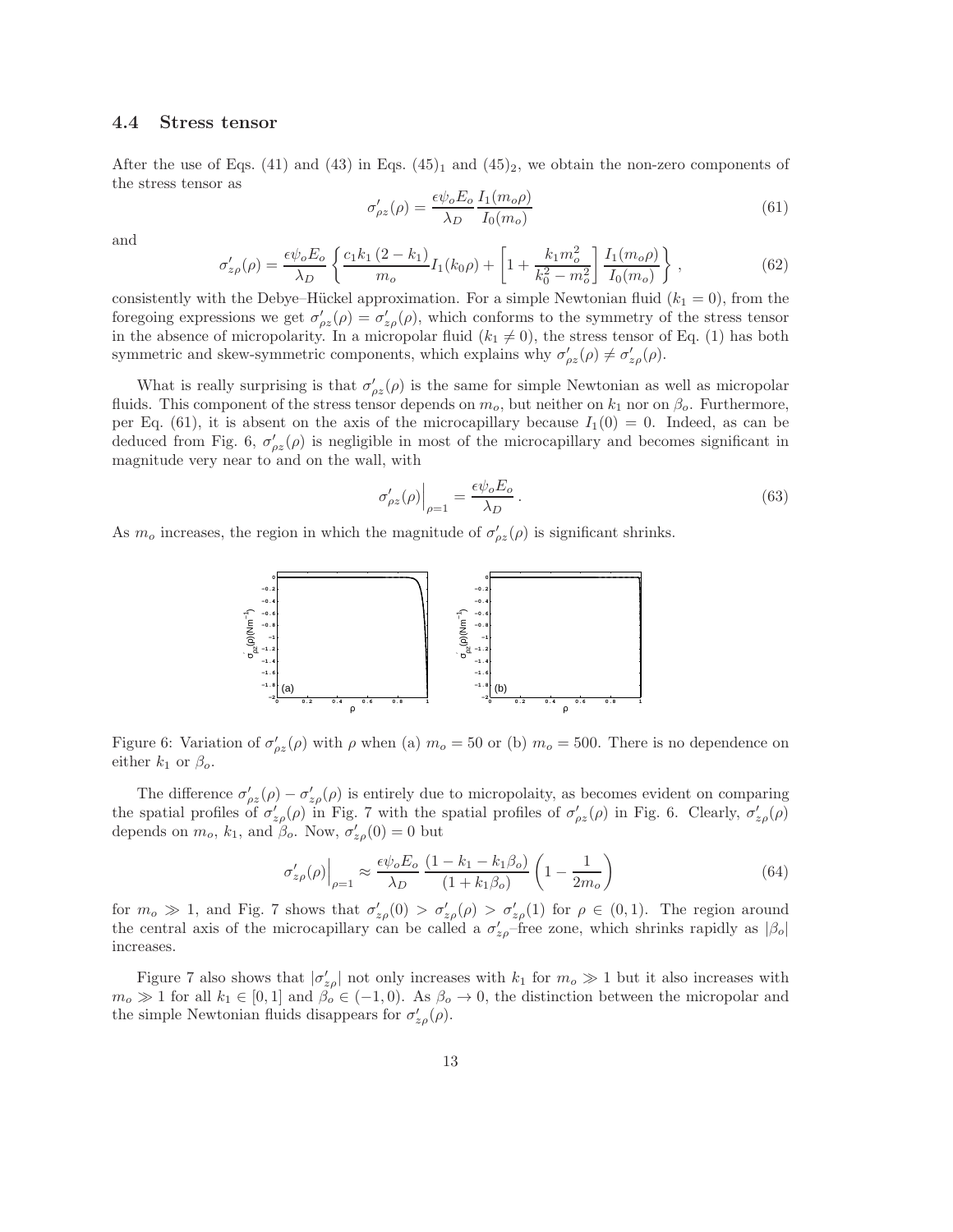

Figure 7: Variation of  $\sigma'_{z\rho}(\rho)$  with  $\rho$  when (a-d)  $m_o = 50$  or (e-h)  $m_o = 500$ , for  $k_1 = 0$  (solid curves),  $k_1 = 0.5$  (dotted curves), and  $k_1 = 0.95$  (dashed curves). (a, e)  $\beta_o = -0.001$ , (b, f)  $\beta_o = -0.1$ , (c, g)  $\beta_o = -0.5$ , (d, h)  $\beta_o = -1$ .

### 4.5 Couple stress tensor

The couple stress arises in conjunction with the microrotation, as delineated by Eq. (2), and therefore cannot exist in a simple Newtonian fluid. Consistently with the approximations made for a microcapillary, the only two non-zero components of the couple stress tensor are given by Eqs.  $(45)_{3,4}$  or,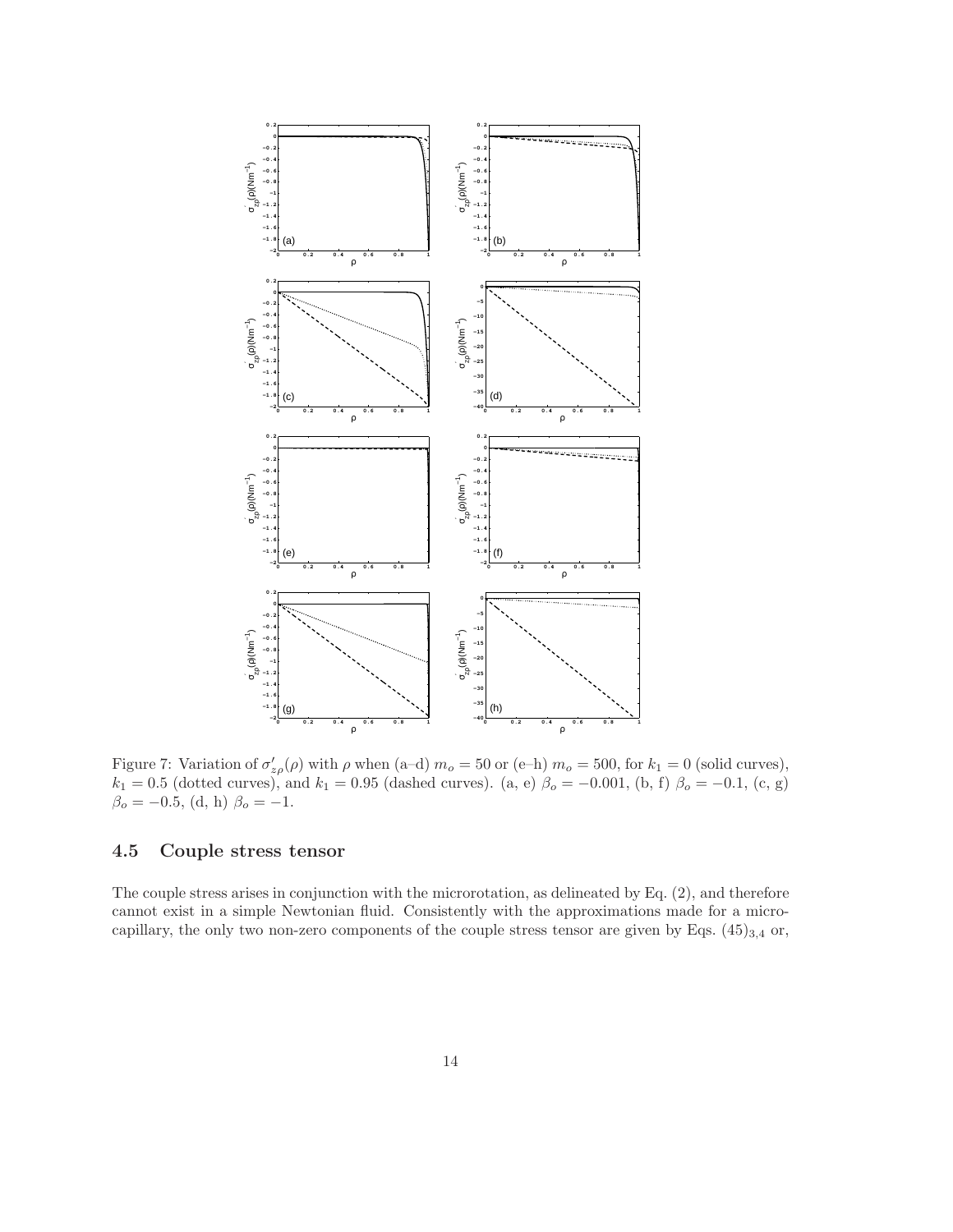equivalently, Eqs.  $(46)_{3,4}$ . Substitution of the Debye–Hückel approximation (41) for  $v_{\theta}$  therein yields

$$
m'_{\rho\theta}(\rho) = \frac{\gamma U}{R^2} \left\{ c_1 \left[ k_0 k_7 I_0(k_0 \rho) - \frac{k_7 + 1}{\rho} I_1(k_0 \rho) \right] + k_8 \left[ m_0 k_7 I_0(m_0 \rho) - \frac{k_7 + 1}{\rho} I_1(m_0 \rho) \right] \right\}
$$
(65)

and

$$
m'_{\theta\rho}(\rho) = \frac{\gamma U}{R^2} \left\{ c_1 \left[ k_0 I_0(k_0 \rho) - \frac{k_7 + 1}{\rho} I_1(k_0 \rho) \right] + k_8 \left[ m_o I_0(m_o \rho) - \frac{k_7 + 1}{\rho} I_1(m_o \rho) \right] \right\},
$$
\n(66)

where

$$
k_8 = \frac{k_2}{k_0^2 - m_o^2} \frac{m_o}{I_0(m_o)}.
$$
\n(67)

Equations (65) and (66) yield the difference

$$
m'_{\rho\theta}(\rho) - m'_{\theta\rho}(\rho) = \frac{\gamma U}{R^2} (k_7 - 1) \left[ c_1 k_0 I_0(k_0 \rho) + k_8 m_o I_0(m_o \rho) \right]
$$
(68)

between the two non-zero components of  $\underline{m}'$ . This difference vanishes for all  $\rho \in [0,1]$  when  $\beta = \gamma$ (i.e.,  $k_7 = 1$ ), in agreement with Eq. (2). Furthermore, as

$$
m'_{\rho\theta}(0) = -m'_{\theta\rho}(0) = \frac{\gamma U}{2R^2} (k_7 - 1) (c_1 k_0 + k_8 m_o) ,
$$
\n(69)

the condition  $\beta = \gamma$  also implies that the couple stress tensor is nonexistent on the axis of the microcapillary.

A more general but slightly approximate conclusion can be drawn from Eq. (58) for  $m_o \gg 1$ as follows. That equation yields  $v_{\theta}(\rho) \simeq -\beta_0 (1 + k_1 \beta_0)^{-1} m_0 \rho$ , whose use in Eqs. (46)<sub>3,4</sub> and (12) provides

$$
m'_{\rho\theta}(\rho) = -m'_{\theta\rho}(\rho) \simeq -\frac{\gamma U}{R^2} (k_7 - 1) \frac{m_o \beta_o}{1 + k_1 \beta_o}
$$
\n(70)

for  $m<sub>o</sub> \gg 1$ . In other words, the couple stress tensor is skew-symmetric as well as uniform throughout the cross-section of the microcapillary. The approximate equations (70) were verified by directly using Eqs. (65) and (66) to plot the variations of  $m'_{\rho\theta}(\rho)$  and  $m'_{\theta\rho}(\rho)$  with  $\rho$  in Figs. 8 and 9, respectively.

# 5 CONCLUDING REMARKS

We formulated the boundary-value problem of steady electro-osmotic flow of a micropolar fluid in a microcapillary whose length is much greater than its cross-sectional radius. Analytical solution of this boundary-value problem was obtained under the assumption that both the Debye length and the zeta potential are sufficiently small in magnitude so that the Debye–Hückel approximation could be used.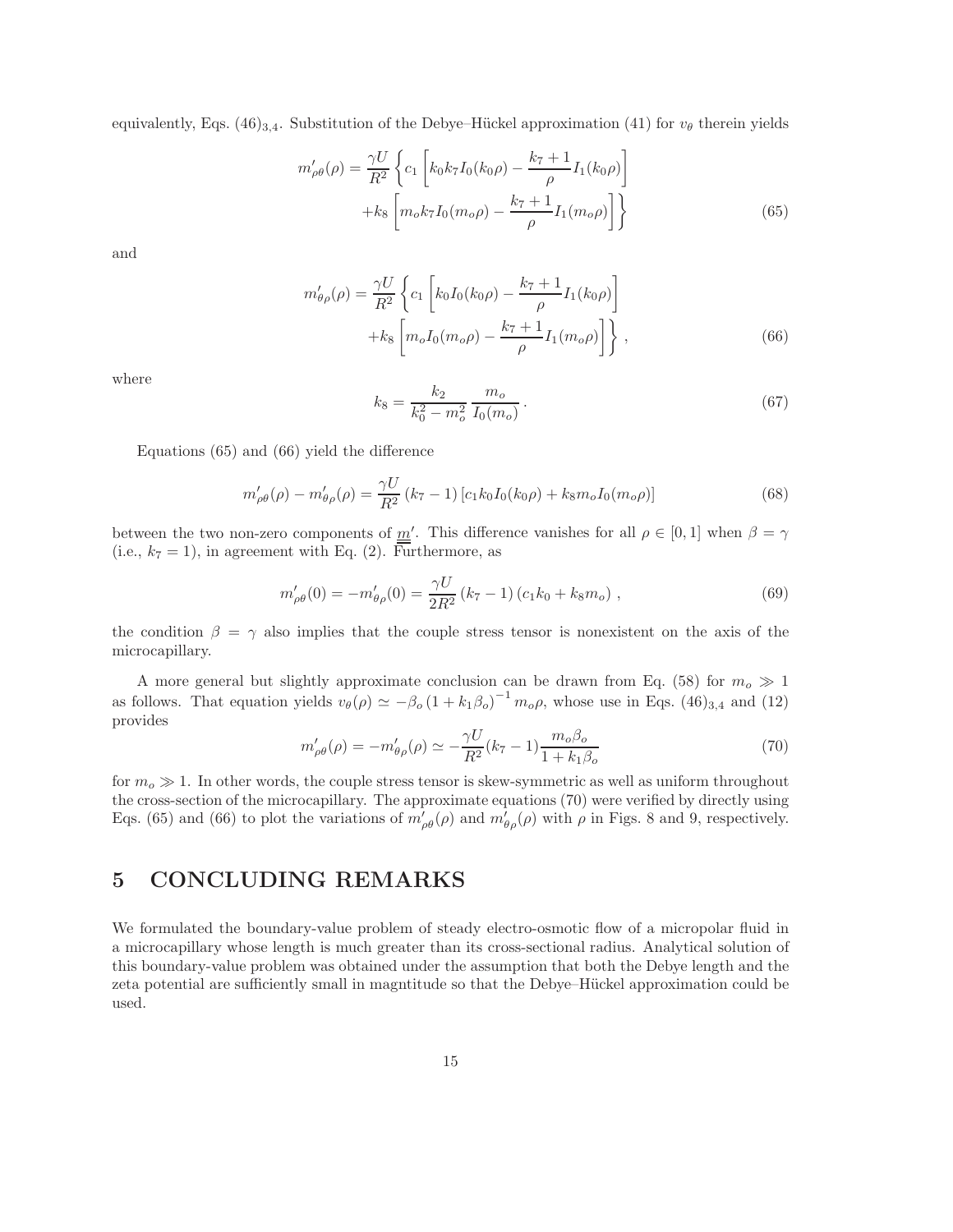

Figure 8: Variation of  $m'_{\rho\theta}(\rho)$  with  $\rho$  when  $k_7 = 0.5$  and (a,b)  $m_o = 50$  or (c,d)  $m_o = 500$ , for  $k_1 = 0.1$  (solid curves),  $k_1 = 0.5$  (dotted curves), and  $k_1 = 0.99$  (dashed curves). (a, c)  $\beta_o = -0.01$ , (b, d)  $\beta_o = -0.99$ .



Figure 9: Same as Fig. 8, except that  $m'_{\theta \rho}(\rho)$  is plotted against  $\rho$ .

As the aciculate particles in a micropolar fluid can rotate without translation, micropolarity must influence fluid speed. The derived expressions and the calculated data indicate that the fluid speed depends significantly on the viscosity coupling parameter  $k_1$ , which mediates the (micropolar) viscosity coefficient and Newtonian shear viscosity coefficient. The axial speed of a micropolar fluid is below the speed of a simple Newtonian fluid for small values of the micropolar boundary parameter  $\beta_o$ —which relates the velocity gradient and microrotation at the wall of the microcapillary—but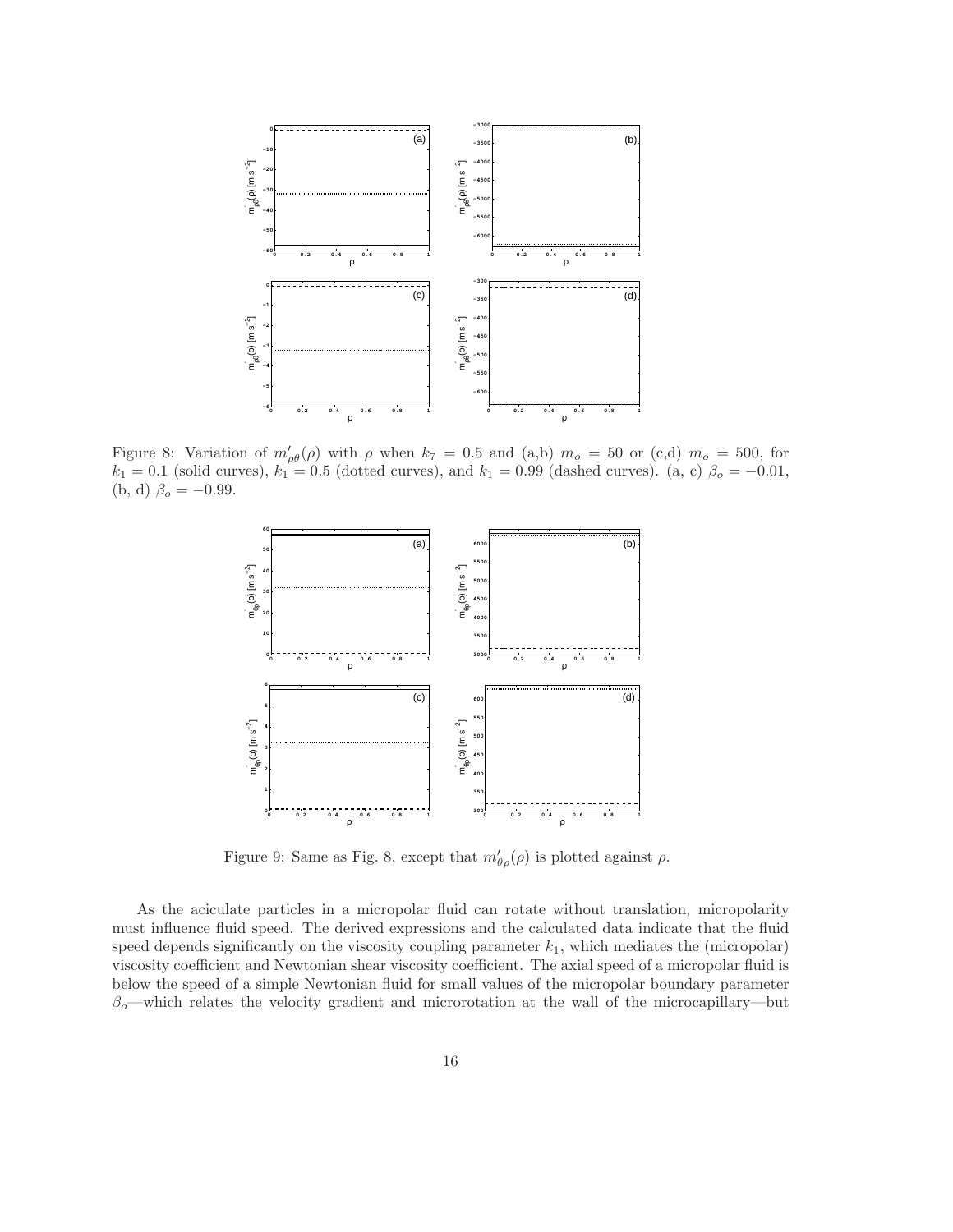exceeds the latter for  $\beta_o$  close to -1. In addition, the axial speed is independent of the radius of the microcapillary when the fluid if of simple Newtonian type but not when it is micropolar, provided the Debye length is fixed; indeed, the magnitude of the axial speed in a micropolar fluid intensifies as the radius increases.

The fluid flux increases as either the microcapillary radius increases and/or the Debye length decreases, whether the fluid is simple Newtonian or micropolar—in the latter case, regardless of the value of the micropolar boundary parameter  $\beta_o$ . The flux of a micropolar fluid increases as the magnitude of that boundary parameter intensifies.

Although microrotation greatly influences the speed and the flux, it vanishes on the axis of the microcapillary and increases linearly in the radial direction. Microtation increases with the magnitude of the micropolar boundary parameter  $\beta_o$ , but it decreases as the viscosity coupling parameter  $k_1$ increases. Quite surprisingly, microrotation at the wall is independent of the cross-sectional radius of the microcapillary. Moreover, when the boundary layer is turbulent (i.e.,  $\beta_o = -1$ ), microrotation at the wall is also independent of  $k_1$ .

The stress tensor in the fluid has just two non-zero components, one of which is totally unaffected by the micropolarity of the fluid. That component does not exist on the axis and is largely confined to the region close to the wall. The other component is also absent on the axis and it gets progressively concentrated on the region close to the wall as  $\beta_o \rightarrow -1$ .

Unlike all foregoing physical parameters, both non-zero components of the skew-symmetric couple stress tensor are uniform in a micropolar fluid throughout the cross-section of the microcapillary. The couple stress tensor does not exist in a simple Newtonian fluid.

Our conclusions are significant for the design of microcapillaries are the selection of materials for labs-on-a-chip. For instance, turbulence caused by mixing of a (micropolar) body fluid with a (simple Newtonian) reagent fluid is likely to result in higher electro-osmotically induced flux and axial speed in a microcapillary than if both fluids are of the simple Newtonian type, suggesting that the microcapillary be designed with a larger cross-sectional diameter. Higher stress at the wall of a microcapillary transporting a micropolar fluid suggests that stiffer materials be used for the construction of labs-in-a-chip than if all fluids were to be simple Netwonian. As all of our conclusions apply when the zeta potential is sufficiently small in magnitude and the the cross-sectional radius of the microcapillary exceeds the Debye length, numerical solution of Eqs.  $(6)-(8)$  is required for more general situations. We plan to take up that investigation next.

## References

- [1] Arangoa M A, Campanero M A, Popineau Y and Irache J M 1999 Electrophoretic separation and characterisation of gliadin fractions from isolates and nanoparticulate drug delivery systems, *Chromatographia* 50 243–246.
- [2] Fluri K, Fitzpatrick G, Chiem N and Harrison D J 1996 Integrated capillary electrophoresis devices with an efficient postcolumn reactor in planar quartz and glass chips, *Anal. Chem.* 68 4285–4290.
- [3] DeCourtye D, Sen M and Gad-el-Hak M 1998 Analysis of viscous micropumps and microturbines, *Int. J. Comp. Fluid Dynam.* 10 13–25.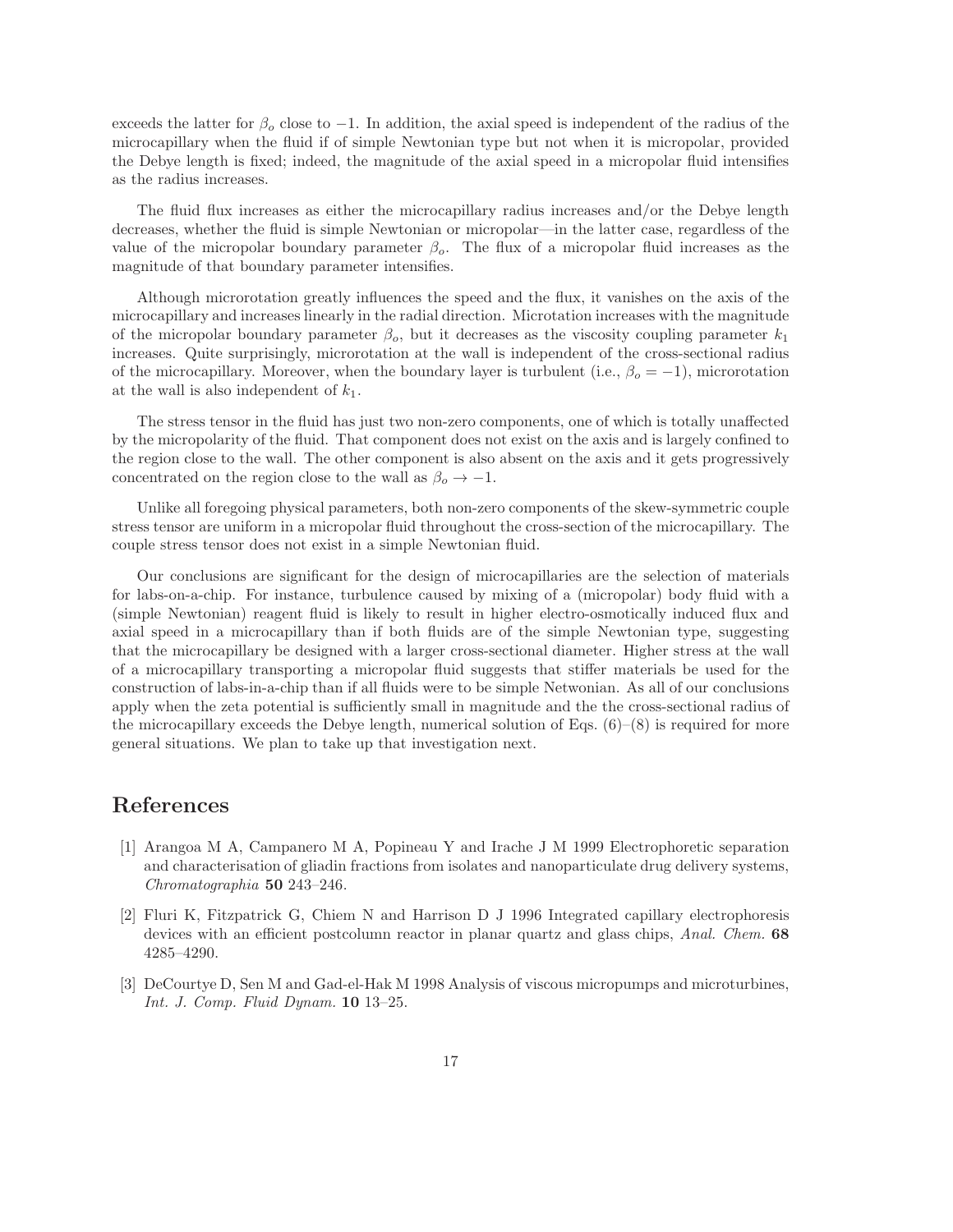- [4] Fan Z H and Harrison D J 1994 Micromachining of capillary electrophoresis injectors and separators on glass chips and evaluation of flow at capillary intersections, *Anal. Chem.* 66 177–184.
- [5] Harrison D J, Manz A and Glavina P G 1991 Electroosmotic pumping within a chemical sensor system integrated on silicon, *Proc. TRANSDUCERS '91: 1991 Int. Conf. Solid–State Sens. Actuat.* 792–795.
- [6] Keane M A 2003 Advances in greener separation processes—case study: recovery of chlorinated aromatic compounds, *Green Chem.* 5 309–317.
- [7] Murugan M, Rajanbabu K, Tiwari S A, Balasubramanian C, Yadav M K, Dangore A Y, Prabhakar S and Tewari P K 2006 Fouling and cleaning of seawater reverse osmosis membranes in Kalpakkam nuclear desalination plant, *Int. J. Nucl. Desalination* 2 172–178.
- [8] Probstein R F 1989 *Physicochemical Hydrodynamics: An Introduction* (Stoneham, MA: Butterworths).
- [9] Debye P and Hückel E 1923 Zur Theorie der Elektrolyte. I. Gefrierpunktserniedrigung und verwandte Erscheinungen, *Phys. Z.* 24 185–206.
- [10] Ariman T, Turk M A and Sylvester N D 1973 Microcontinuum fluid mechanics—A review, *Int. J. Eng. Sci.* 11 905–930.
- [11] Eringen A C 1973 On nonlocal microfluid mechanics, *Int. J. Eng. Sci.* 11 291–306.
- [12] Eringen A C 2001 *Microcontinuum Field Theories, Vol. 2: Fluent Media* (New York: Springer).
- [13] Misra J C and Ghosh S K 2001 A mathematical model for the study of interstitial fluid movement vis-a-vis the non-newtonian behaviour of blood in a constricted artery, *Compu. Maths. Appl.* 41 783–811.
- [14] Turk M A, Sylvester N D and Ariman T 1973 On pulsatile blood flow, *Trans. Soc. Rheol.* 17 1–21.
- [15] Oosterbroek R E and van den Berg A (Eds.) 2003 *Lab-on-a-chip: Miniaturized Systems for (Bio)Chemical Analysis and Synthesis* (Oxford: Elsevier).
- [16] Siddiqui A A and Lakhtakia A 2009 Steady electro-osmotic flow of a micropolar fluid in a microchannel, *Proc. R. Soc. Lond. A* 465 501–522.
- [17] Siddiqui A A and Lakhtakia A 2009 Non-steady electro-osmotic flow of a micropolar fluid in a microchannel, *J. Phys. A: Math. Theor.* 42 355501.
- [18] Eijkel J C T and van den Berg A 2006 The promise of nanotechnology for separation devices from a top-down approach to nature-inspired separation devices, *Electrophoresis* 27 677–685.
- [19] Riehemann K, Schneider S W, Luger T A, Godin B, Ferrari M and Fuchs H 2009 Nanomedicine— Challenges and perspectives, *Angew. Chem. Int. Ed.* 48 872–897.
- [20] Li D 2004 *Electrokinetics in Microfluidics, Vol. 2* (London: Elsevier).
- [21] Papautsky I, Brazzle J, Ameel T and Frazier A B 1999 Laminar fluid behavior in microchannel using micropolar fluid theory, *Sens. Actuat. A: Phys.* 73 101–108.